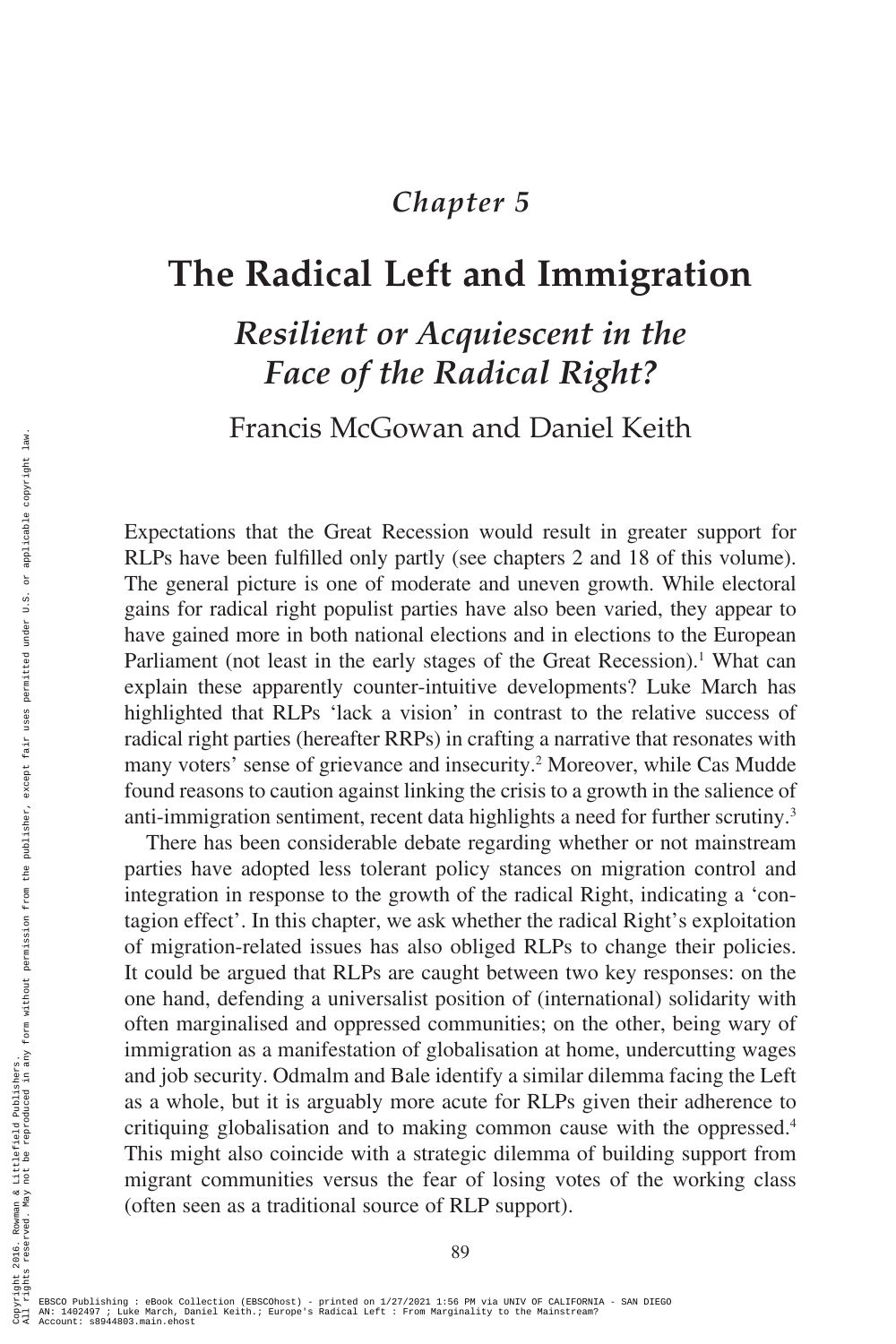Below, we explore how RLPs have responded to these dilemmas where parties of the radical Right have grown significantly since the crisis (see Table 5.1). Taking the examples of Denmark (Socialist People's Party [SF] and Red-Green Alliance [EL]), Sweden (Left Party), the Netherlands (Socialist Party [SP]) and Greece (Syriza), we contrast parties that have maintained a broadly 'solidaristic' stance on immigration with those who have adopted (or sustained) more restrictive and integrationist policies. We analyse these parties because they come from the largest of the RLP sub-categories that March identifies  $-$  the democratic socialists.<sup>5</sup> This provides a basis for future comparative research with other RLP subgroups.

Our analysis draws on interviews with party elites and is supplemented by aggregate data from the Comparative Manifestos Project (CMP) and the Chapel Hill Expert Survey. The interviewees included members of the parties' leading bodies and immigration spokespeople. These interviewees were selected because they were well positioned to provide information regarding debates on immigration within their parties and actions (e.g. protests) that the parties engaged in as they responded to the radical Right.6

We begin by reviewing divisions in the existing literature regarding the way that we should expect RLPs and RRPs to interact. On one side, writers such as Arzheimer view RLPs and RRPs as occupying totally different parts of the spectrum and as not being in competition. Yet there is another prevalent view, which has become stronger with Syriza's more populist turn, that left and right radicalism are part of the same protest phenomenon or are more similar than they might otherwise appear.<sup>7</sup>

The following section compares the stances of RLPs on the three particularly salient migration-related issues of immigration, asylum and integration. We find only limited evidence of contagion, although it would be wrong to say that RLPs are entirely immune. A degree of variation does, however, exist in RLP immigration policies and in their responses to the radical Right, with the main explanation being party origins and office-seeking strategies. What stands out, however, is that even the RLPs that are most restrictive (i.e. seek to restrict levels of net immigration) are still relatively inclusive and promote rights for migrants in their programmes.

The chapter then analyses the organisational and electoral strategies pursued by RLPs. We examine the extent to which RLPs compete with the radical Right for support and to which they have confronted the radical Right in campaigns and protests. We argue that the leaders of the RLPs studied here do not perceive electoral competition as coming from the radical Right. Instead, most seek to present their parties as a repository for disaffected supporters of social democratic parties when these parties adopt more restrictive immigration policies. While the RLPs had generally been active in protesting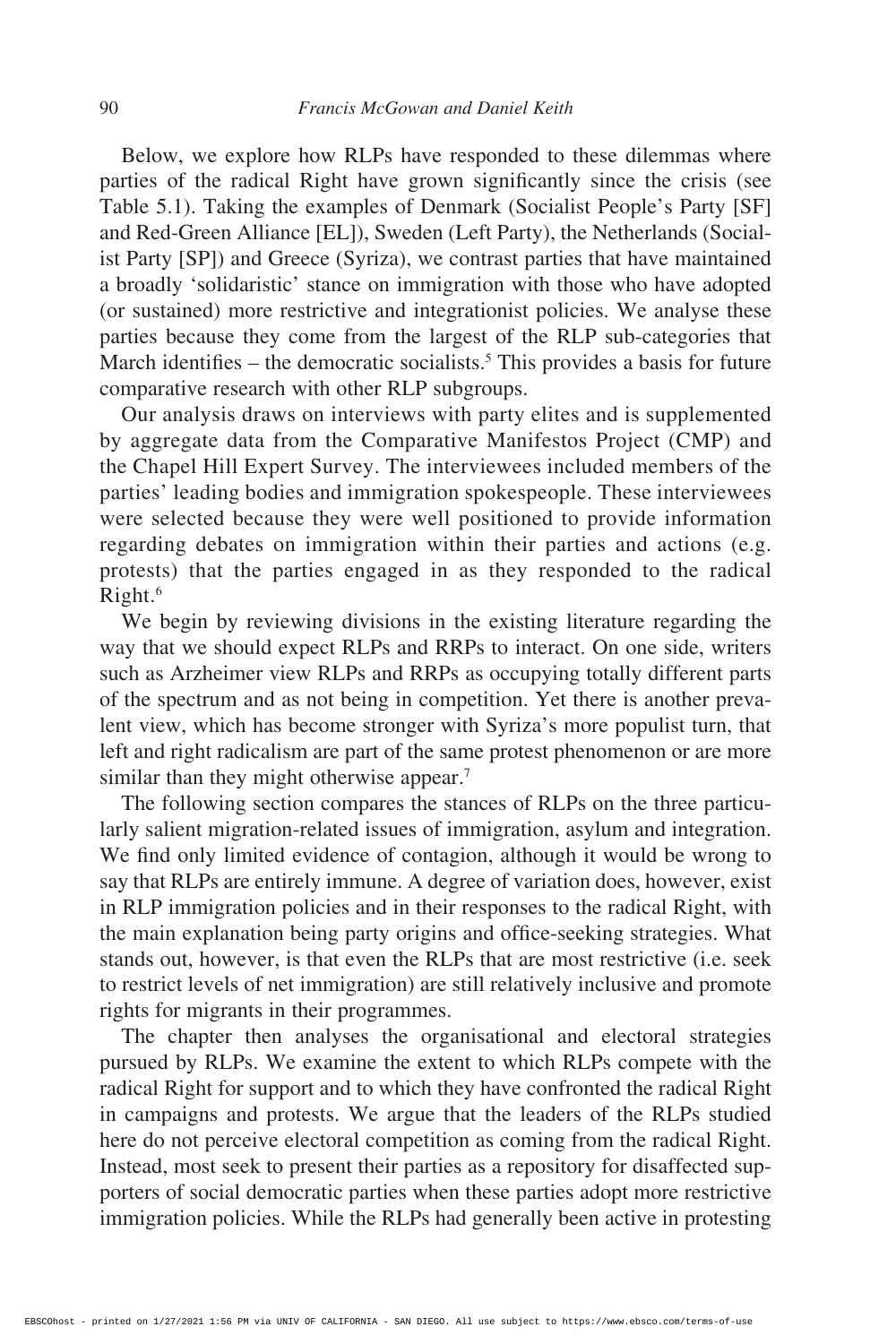|      |                                                                                                                                                                                                         | The Netherlands |            | Sweden               |                  | Greece               |            | Denmark                                                                                                                                                                      |            |
|------|---------------------------------------------------------------------------------------------------------------------------------------------------------------------------------------------------------|-----------------|------------|----------------------|------------------|----------------------|------------|------------------------------------------------------------------------------------------------------------------------------------------------------------------------------|------------|
|      | RLP                                                                                                                                                                                                     | <b>RRP</b>      | <b>RLP</b> | <b>RRP</b>           | <b>RLP</b>       | RRP                  | <b>RLP</b> | <b>RLP</b>                                                                                                                                                                   | <b>RRP</b> |
|      | Socialist                                                                                                                                                                                               | Party for       |            | Swedish              |                  | Golden               | Red-Green  | Socialist                                                                                                                                                                    | Danish     |
| Year | Party                                                                                                                                                                                                   | Freedom         |            | Left Party Democrats | Syriza           | Dawn                 |            | Alliance People's Party People's Party                                                                                                                                       |            |
| 2015 | 19 (Sept                                                                                                                                                                                                | 22 (Sept        |            |                      |                  | 36.3 and 6.3 and $7$ | 7.8        | 4.2                                                                                                                                                                          | 21.5       |
|      | 2015 poll)                                                                                                                                                                                              | 2015 poll)      |            |                      | 35.5             |                      |            |                                                                                                                                                                              |            |
| 2014 |                                                                                                                                                                                                         |                 | 5.7        |                      |                  |                      |            |                                                                                                                                                                              |            |
| 2013 |                                                                                                                                                                                                         |                 |            |                      |                  |                      |            |                                                                                                                                                                              |            |
| 2012 | 9.7                                                                                                                                                                                                     | 10.1            |            | 12.9                 | 16.8 and 7.0 and |                      |            |                                                                                                                                                                              |            |
|      |                                                                                                                                                                                                         |                 |            |                      | 26.9             | 6.9                  |            |                                                                                                                                                                              |            |
| 2011 |                                                                                                                                                                                                         |                 |            |                      |                  |                      | 6.7        | 9.2                                                                                                                                                                          | 12.3       |
| 2010 | 9.9                                                                                                                                                                                                     | 15.5            | 5.6        | 5.7                  |                  |                      |            |                                                                                                                                                                              |            |
| 2009 |                                                                                                                                                                                                         |                 |            |                      | $\frac{4}{1}$    | $0.\overline{3}$     |            |                                                                                                                                                                              |            |
| 2008 |                                                                                                                                                                                                         |                 |            |                      |                  |                      |            |                                                                                                                                                                              |            |
| 2007 |                                                                                                                                                                                                         |                 |            |                      |                  |                      | 2.2        |                                                                                                                                                                              | 13.9       |
| 2006 | 16.6                                                                                                                                                                                                    | 5.9             | 5.9        | 2.9                  |                  |                      |            |                                                                                                                                                                              |            |
|      | . 2015. (Political Barometer' available at: http://www.ipsos-nederland.nl/content.asp?targetid=1155 (opinion polis)<br>Poll average taken from: http://peilingwijzer.tomlouwerse.nl/. 1 September 2015. |                 |            |                      |                  |                      |            | Sources: Parties and Elections in Europe, 'The Netherlands', available at http://www.parties-and-elections.eu/. 2015. (election results); Ipsos, Politieke Barometer, IPSOS. |            |
|      |                                                                                                                                                                                                         |                 |            |                      |                  |                      |            |                                                                                                                                                                              |            |

RLP and RRP Electoral Results in Parliamentary Elections as Share of the Vote (and Recent Opinion Poll Data) **Table 5.1 RLP and RRP Electoral Results in Parliamentary Elections as Share of the Vote (and Recent Opinion Poll Data)** Table 5.1

# *The Radical Left and Immigration* 91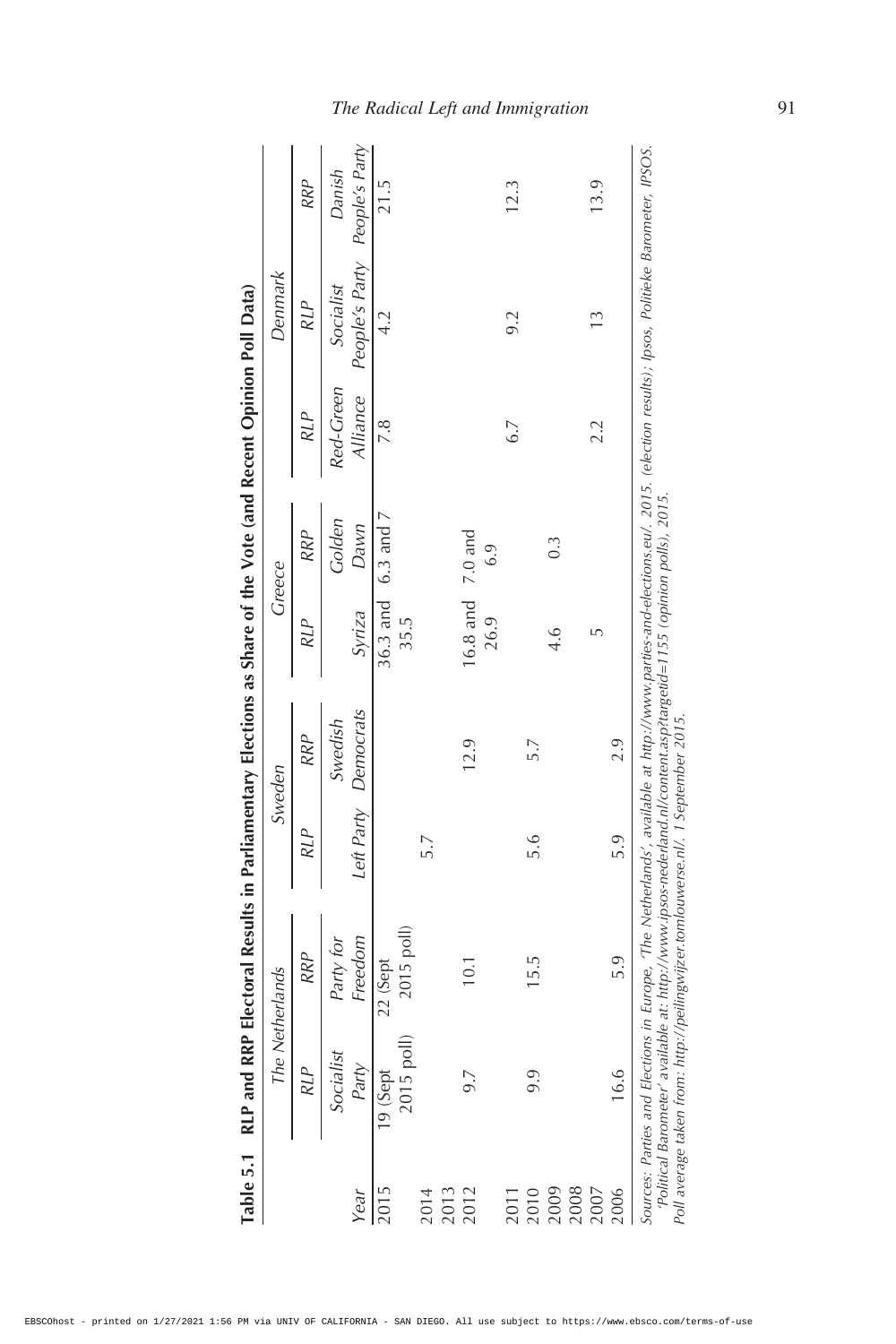against the radical Right, we show that RLPs have made only limited achievements in forging links with migrant community groups.

#### **THE RADICAL RIGHT AND CONTAGION**

As Joost van Spanje notes, the conventional wisdom has been that the electoral success and increased prominence of the radical Right in political debate has had a significant impact on other political parties and promoted a toughening of policies on immigration.<sup>8</sup> How far might we expect RLPs to have been susceptible to such 'contagion effects'? This depends on the extent to which such a contagion effect exists and how far it extends across the political spectrum. Indeed, recent attempts to gauge the impact of RRPs on other party families have come to rather divergent conclusions.

First, Tjitske Akkerman's analysis of Western European party positions on immigration since the early 1990s finds that while some centre-right parties adopted restrictive positions on immigration and migrant rights, this has not spread to social democratic parties.9 Aside from some more restrictive positions on labour migration, the mainstream Left has generally followed 'a fairly consistent cosmopolitan course'.10

Similarly, Sonia Alonso and Sara Claro da Fonseca highlight the ideological and strategic dilemmas facing mainstream left parties.<sup>11</sup> To them, such parties' memberships consist of two groups: a well-educated group with liberal values and 'an inclination towards … social egalitarianism and solidarity that is defined in universalist … terms'; the other, the traditional working class who feel threatened by elements of globalisation such as immigration. Their research, based on analysis of the party stances using CMP data, suggests that mainstream left parties have shifted towards 'tougher' migration policies. Last, Tim Bale et al. use a qualitative analysis of responses by social democrats to the radical Right in Denmark, Norway, the Netherlands and Austria to highlight considerable variation.<sup>12</sup>

RLPs are generally overlooked in these studies. Nevertheless, van Spanje calls into question the idea that the impact of contagion is greater for parties of the Centre-Right than the Left or that that parties of what he calls the 'niche' Left are the least affected by contagion. His analysis indicates that some of these parties have shifted their position (he cites the French and Greek communists and Danish and Italian Greens as examples).<sup>13</sup>

In contrast, Alonso and da Fonseca suggest that left-libertarian radical parties may be beneficiaries of the dilemmas which immigration presents the Centre-Left. Any move towards a tougher immigration stance risks alienating the Centre-Left's more universalist-inclined supporters who may prefer more radical parties maintaining such policies. Similarly, Kai Arzheimer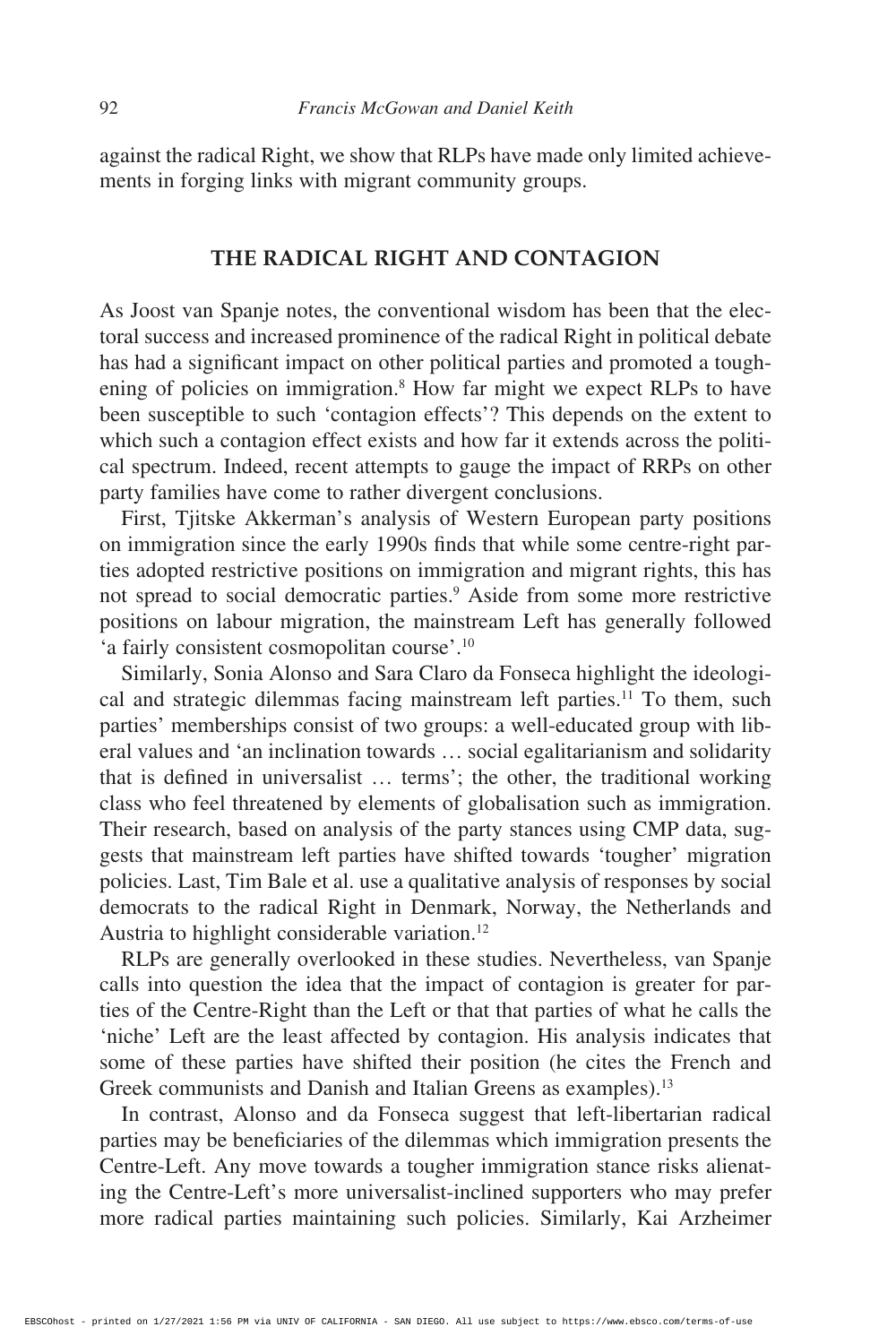argues that RLPs are least likely to be affected since they have a very different demographic of support and 'occupy diametrically opposed positions in West European policy space'.<sup>14</sup> Overall, then, recent research is divided and unclear on the extent to which the radical Right has redefined RLP positions on migration. The positions of RLPs on immigration, should however, be of interest to political scientists when Bale et al. find that the positions of RLPs are significant in shaping the positions of the Centre-Left. More concretely, when RLPs politicise immigration it becomes harder for social democratic parties to avoid the issue.<sup>15</sup>

Furthermore, the dilemmas facing RLPs over immigration issues are not entirely new. During the 1970s the French Communist Party, adopted a 'welfare chauvinist' position towards migrant communities in its traditional power bases of working-class communities. This policy became most visible when a communist mayor of a Parisian suburb oversaw the destruction of accommodation for migrant workers.16 This has even been interpreted as effectively facilitating rather than pre-empting the emergence of the radical Right.

#### **PROGRAMMATIC RESPONSES**

This section analyses RLP positions on immigration, asylum and integration. It demonstrates that our case studies generally promote policies inconsistent with the idea that they have undergone significant contagion from the radical Right. While it points to a general overlap in the parties' policies on immigration issues, it highlights several important differences.

#### **Immigration**

Starting with the parties that favour less restrictive immigration policies, the Left Party has maintained a relatively open immigration policy compared with other Swedish parties (excluding the Greens). It opposes restrictive EUlevel policies and visa regulations and calls for an easing of 'Fortress Europe' policies.17 It has generally viewed labour migration as a good thing and while it is concerned that migrants are used as a source of cheap labour to undercut wages and conditions for Swedish workers, it campaigns for all workers to be included in trade union collective bargaining arrangements rather than for migration restrictions.18 In addition, the Left Party calls for social policies to combat inequalities that migrants face.

Syriza also has relatively flexible programmatic positions on immigration. It has sought an easing of rules on Greek citizenship and to grant citizenship to large numbers of 'illegal' migrants. It argues that Greece is suffering a humanitarian crisis because of large migration flows but rather than tighter restrictions,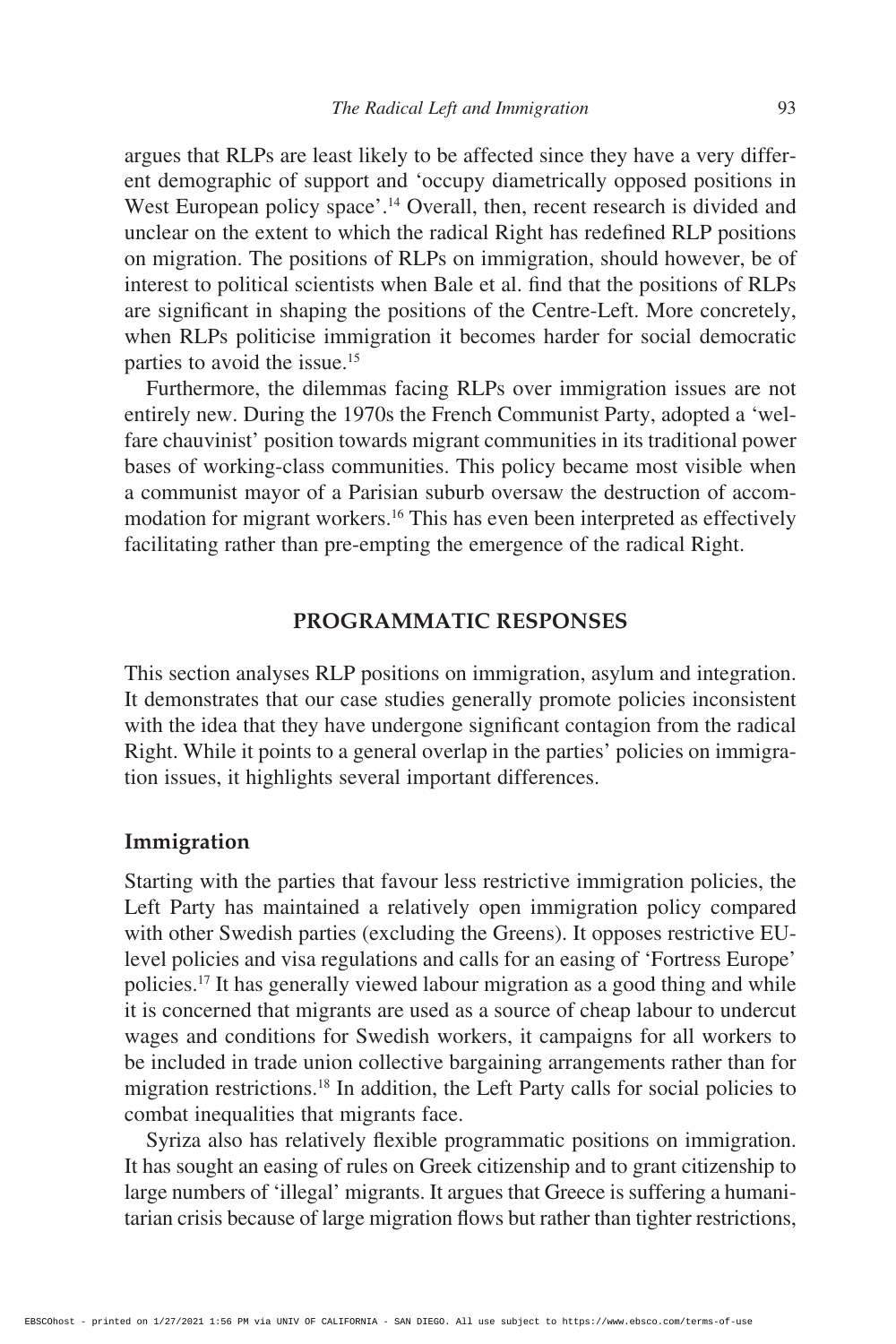it wants migrants to be freer to travel into the European Union to their favoured destinations.19 Syriza also opposes laws that deny citizenship (and social and political rights) to the children of migrants born in Greece. It wants better regulation of labour contracts for migrant workers. It seeks to address their exploitation, in terms of lower wages and poor working conditions, to provide help for migrants receiving physical abuse from their employers.<sup>20</sup> The party also seeks to give migrants access to welfare services and education.

In contrast, the SP has taken a more ambiguous stance on immigration policy. It has held a rather restrictive position on levels of immigration for nearly 30 years. Its arguments are largely on economic grounds, claiming that open labour markets are a feature of neoliberalism that exploits the migrant and the national worker.21 The SP does not think that the Netherlands is full, but that immigration should take place at a more manageable rate that does not destabilise the Dutch labour market.<sup>22</sup> Overall the party's stance combines some restrictions on immigration, including restoration of work permits to East European workers, with policies to combat discrimination against migrants. It wants to see Dutch labour standards applied to migrant working conditions and fines for companies that violate these rules.<sup>23</sup> It opposes policies of repatriation suggested by the radical Right or plans to restrict migrants' voting rights and access to social security.

In Denmark, the SF did not agree with Denmark's controversial '24 year' rule (a law restricting the right for family reunification to those over the age of 24 years old in order to prevent forced marriages). However, before the SF entered office in coalition with the social democrats in 2011 it accepted the need to compromise on the issue, since the social democrats are more restrictive on immigration.<sup>24</sup> SF seeks to remove application fees for residency; however, it argues that migrants seeking family reunification should demonstrate that they are engaged in work or education and talks more of attracting skilled workers.<sup>25</sup> In comparison, the EL has been more open to increased immigration. It has sought to make it easier for migrants to obtain citizenship and to facilitate family reunification by abolishing the '24 year rule'.<sup>26</sup>

A clear distinction has been apparent between the approaches of the Left Party, EL and Syriza compared with the more restrictive immigration policies of SF and SP. Nevertheless, we also find areas of overlap between the parties. While none of them favoured an open borders policy, even the more restrictive policies of the SP and SF are designed to slow the pace and to focus on integration first, but do not oppose increased immigration rates in the future. Where the parties have called for restrictions on immigration, this has largely been based on opposition to neoliberalism and the distortion of labour markets. All the parties have opposed employers seeking to lower wages through cheap migrant labour and all claim to seek to prevent the exploitation of migrants by ensuring that they receive equal pay and employment rights. There is little sign of welfare chauvinism, with most parties seeking equal or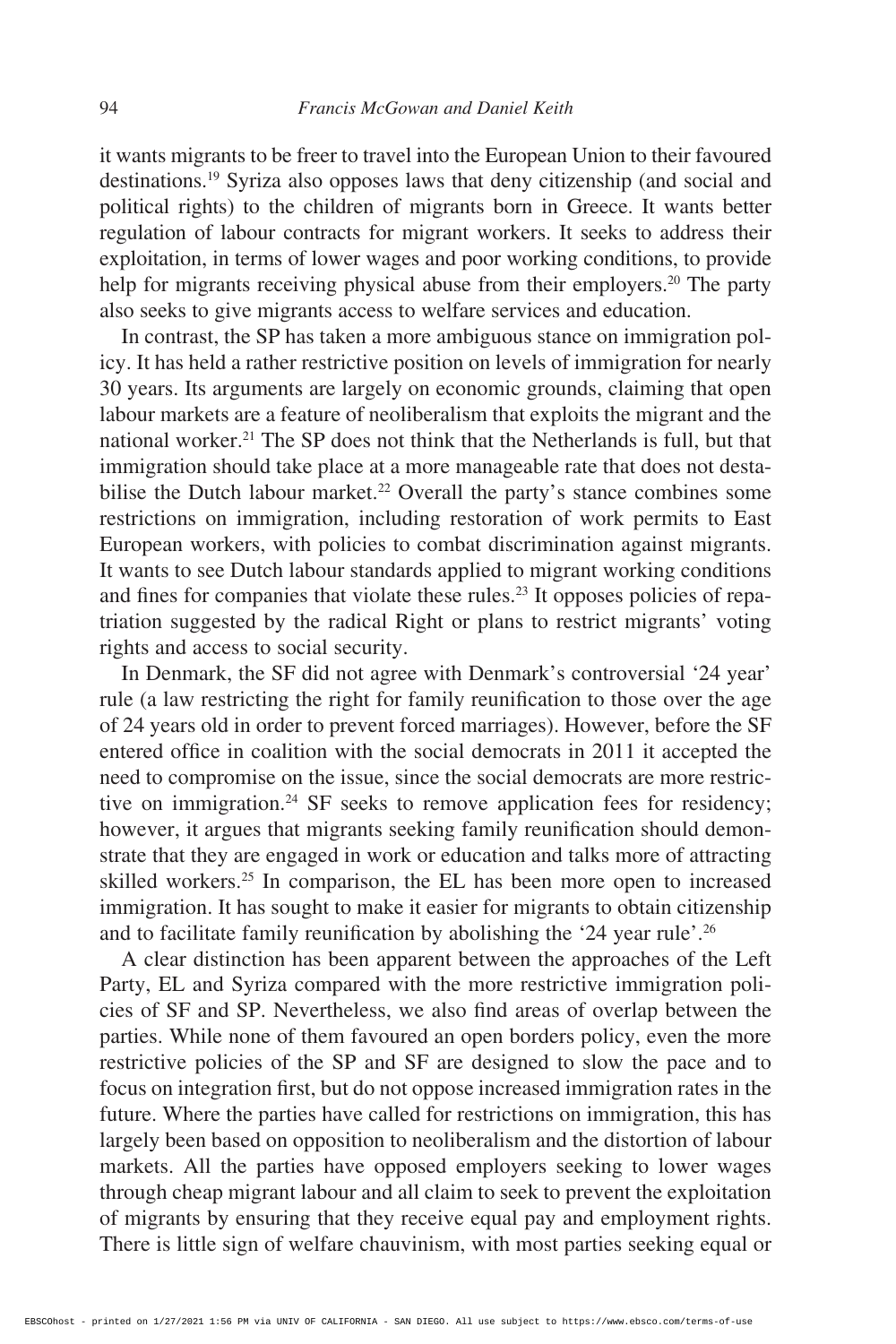additional benefits for migrants. However, while Syriza and the Left Party most clearly emphasise cosmopolitanism/internationalism, the other parties tend to emphasise national solutions to immigration problems.

#### **Asylum**

The Left Party criticises Swedish government asylum policies, calling for a more generous approach, including full respect for international conventions, and arguing that too many asylum-seekers have been forced to return to their country of origin despite risks of persecution.<sup>27</sup> It calls for more funding to be provided for local authorities dealing with asylum cases and to ensure that welfare payments to asylum-seekers are raised to allow a decent standard of living.28 In Greece, Syriza was also generally sympathetic to the rights of asylum-seekers, arguing that their predicament was a humanitarian crisis that must be addressed. However, it saw the problem as one for the European Union as a whole and not just for Greece. In particular it criticised the Dublin II Convention that makes the first EU country that asylum-seekers enter responsible for providing asylum. Instead, Syriza called for reforms to spread the burden imposed upon Greece, a speeding up of asylum procedures and the granting of travel papers to migrants. Since coming to power, however, the party has been obliged to adopt policies which are at odds with its opposition rhetoric. While initially the new government appeared to be acting on its commitments, aiming to close the detention camps set up to cope with the large number of asylum seekers, the intensification of the asylum crisis and pressures from the EU to engage in a broader asylum agreement with Turkey have led to a very restrictive policy. As part of the EU-Turkey agreement, Greece has been deporting some asylum seekers and detaining others in conditions as bad as those in place under previous governments.<sup>29</sup>

The SP is closer to the other RLPs on asylum issues than on other immigration-related policy areas. It has called for changes to make it harder to send asylum-seekers back to dangerous states including Iraq and Somalia and giving child asylum-seekers the right to stay after five years. It opposed detention centres, and wanted to provide aid to Greece on the EU border to improve the conditions facing asylum-seekers.30

Similarly, the SF has called for more humane conditions for asylum-seekers and for reforms to ensure that asylum-seekers can work outside asylum centres after staying in Denmark for a period of six months.<sup>31</sup> It seeks better protection for child refugees and to tackle human trafficking. However, while the SF wanted to maintain Denmark's annual quota of 500 refugees, the EL called for this to be expanded.<sup>32</sup> The EL campaigned to make it harder to send asylum-seekers back to Iraq where they could face persecution.33 It called for improvements in the conditions for asylum-seekers and to make it easier to apply for asylum.34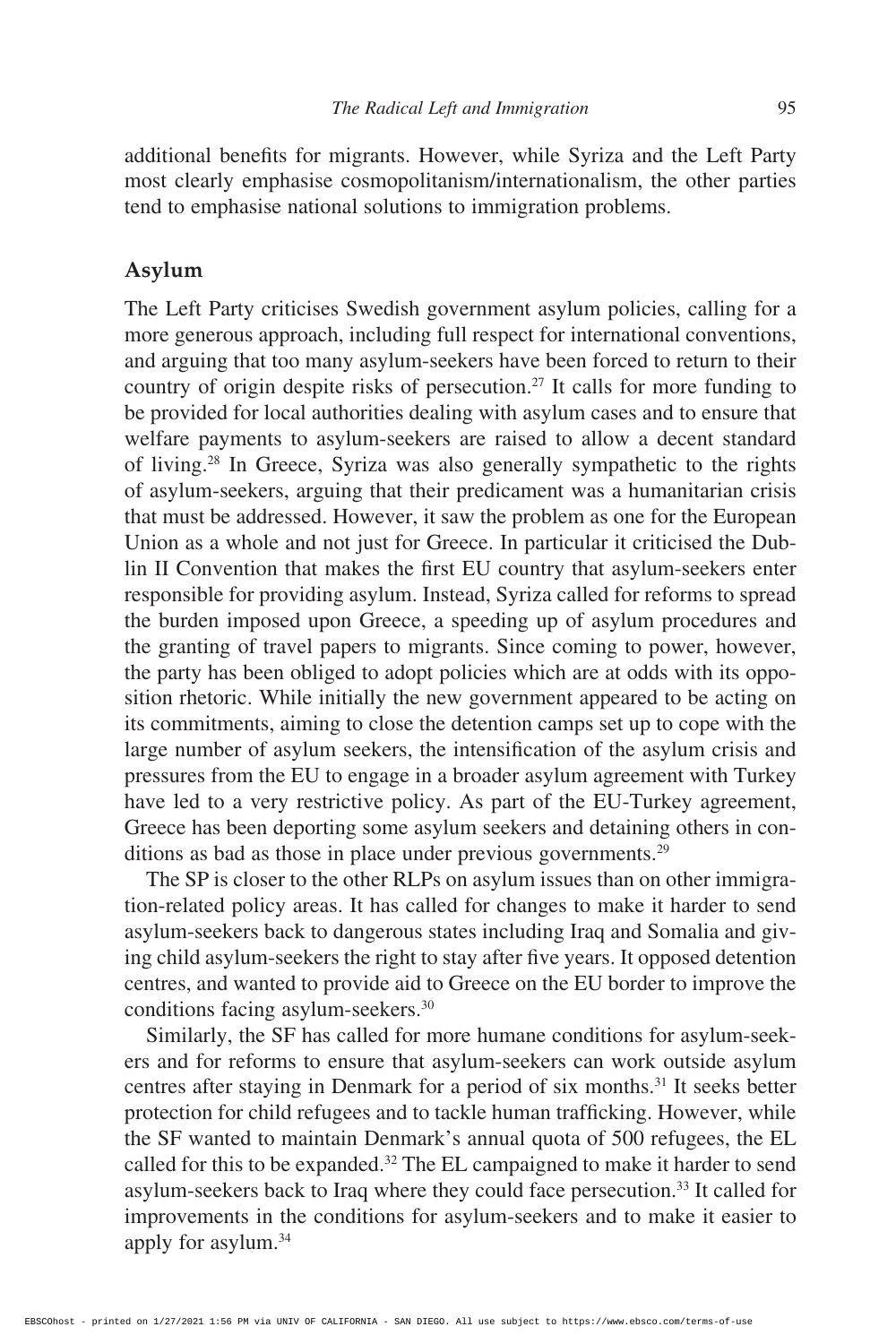In sum, all the parties examined have had more in common over asylum policy than in the other two policy areas (at least until Syriza entered government). They have generally wanted more open asylum policies (or at least to defend existing commitments) and sought to prevent the return of asylum-seekers to states where they were at risk from persecution. They have demanded better conditions for asylum-seekers (including access to welfare benefits and the right to live outside detention centres) as well as fairer and speedier procedures. Internationally, they have sought conflict prevention in asylum-seekers' states of origin, and some seek to abolish or reform the Dublin II Accord. To most RLPs, it is necessary to reform this process to relieve the burden on southern European states.

#### **Integration**

The Left Party has maintained a policy of multiculturalism and has called for interaction between communities. It supported language courses for migrants but opposed citizenship or cultural tests. Instead it has wanted greater emphasis on encouraging the recruitment of migrants into employment and opportunities for communities to study in their native language.35 Syriza has also adopted a broadly multicultural approach, respecting the different values of communities (e.g. criticising the publication of cartoons portraying the Prophet Mohammed). It seeks to remove the requirement of speaking Greek as a criteria for residency, promotes intercultural schools and education schemes for migrants to notify them of their social rights.<sup>36</sup>

In comparison, the SP has stressed the importance of integration in protecting migrant workers from segregation.37 It argues that the over-representation of migrant communities in crime statistics, and their experiences of educational underachievement and poor housing would have been prevented had the party's integration policies been applied.<sup>38</sup> The SP has stressed the need for education and citizenship tests but has sought to prevent these from becoming a financial burden on migrant communities.<sup>39</sup> While critics of the SP's stance have argued that it effectively places the blame upon the migrant communities and that its original policies on integration were racist, SP politicians have argued that their policy is not rooted in religion or ideas of cultural superiority and that it sought to ensure that migrants are treated fairly.<sup>40</sup>

The Danish RLPs have been split on the issue of integration. The SF sought to send a message that migrants must integrate and respect the ways of Danish society – including democracy, freedom of speech and equality – and to counter the radicalisation of migrants. It demanded housing and education policies to dismantle ghettos and to relocate migrants by ensuring all schools have 30 per cent socially vulnerable migrants to ensure wealthy municipalities take greater responsibility. While the SF opposed a citizenship test it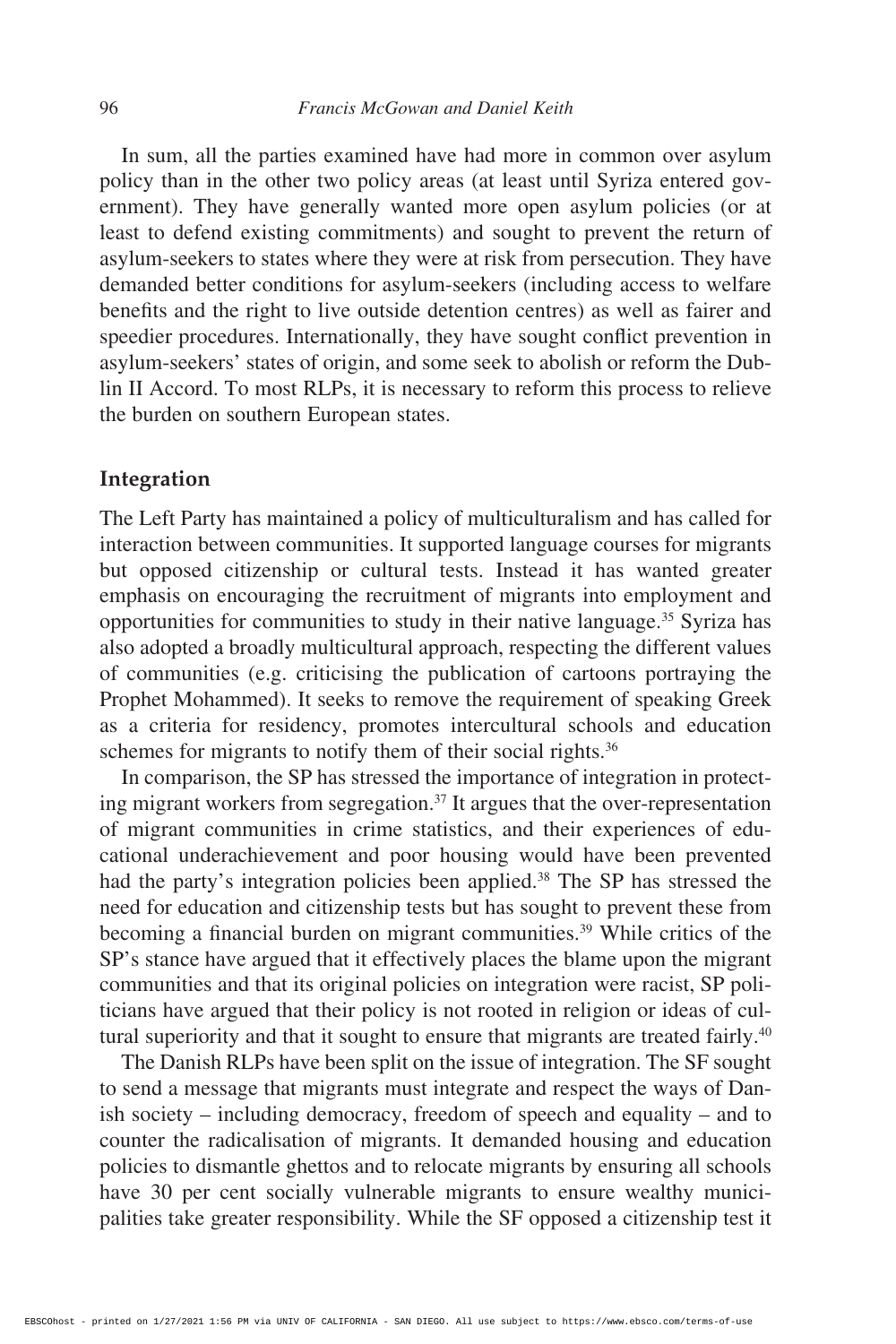supported language tests and giving migrant families vouchers to help them experience cultural activities.<sup>41</sup>

These policies were fiercely criticised by the EL, which adopted a multicultural approach. Unlike the SF, it argued that counselling rather than Denmark's '24 year rule' should tackle forced marriage.<sup>42</sup> The EL opposed language tests and argued that children from migrant backgrounds should learn their parents' native languages.<sup>43</sup> It also criticised the SF for stigmatising immigrants by talking of breaking up 'ghettos' and associating them with crime.<sup>44</sup> Instead, it called for community mentors to provide role models for young migrants and urban regeneration to combat the poverty faced by migrants.45

All five parties have wanted to reduce the cost of obtaining citizenship and most took a liberal position towards the rights of migrant communities to freedom of speech. Generally they have supported rights to wearing religious dress including the Burqa and shared a willingness to tackle Islamophobia. The parties have also largely agreed on helping migrants to succeed through integrating into the labour market, through better language training, work placements with industry and expanding access to education.

However we can identify three differences between RLPs on integration. First, some parties called for greater levels of cultural integration such as citizenship or language tests while others favour a multicultural society. Second, the parties have differed in terms of their willingness to link migrant communities to crime and social problems. Third, some parties promoted integration through using housing and education policies to avoid segregation and to break up so-called 'ghettos'. Others sought to help migrants where they reside through urban regeneration policies and argued that it is immoral to encourage migrants to move location.

Summarising the results of our analysis we have found a high degree of overlap on a number of immigration policies in the five RLPs. In general terms it appears that they have maintained a principled position on immigration, indicating that RLPs have experienced limited contagion from the radical Right. Data from the CMP (see Table 5.2) and Chapel Hill Expert Survey (see Table 5.3) also show that all five RLPs maintained positions that oppose highly restrictive migration policies and tough positions on integrating migrants. Moreover, this data indicates that since 2008 V and the SP may have become less restrictive on immigration (see Table 5.3).

However, we have also found some important differences between the policies of RLPs. Some (V, EL, Syriza) were more engaged in taking and promoting multiculturalism and have less restrictive immigration policies than others (SP, SF). This is again reinforced by the Chapel Hill data and to some extent by manifesto data on multiculturalism (summarised in Tables 5.2 and 5.3).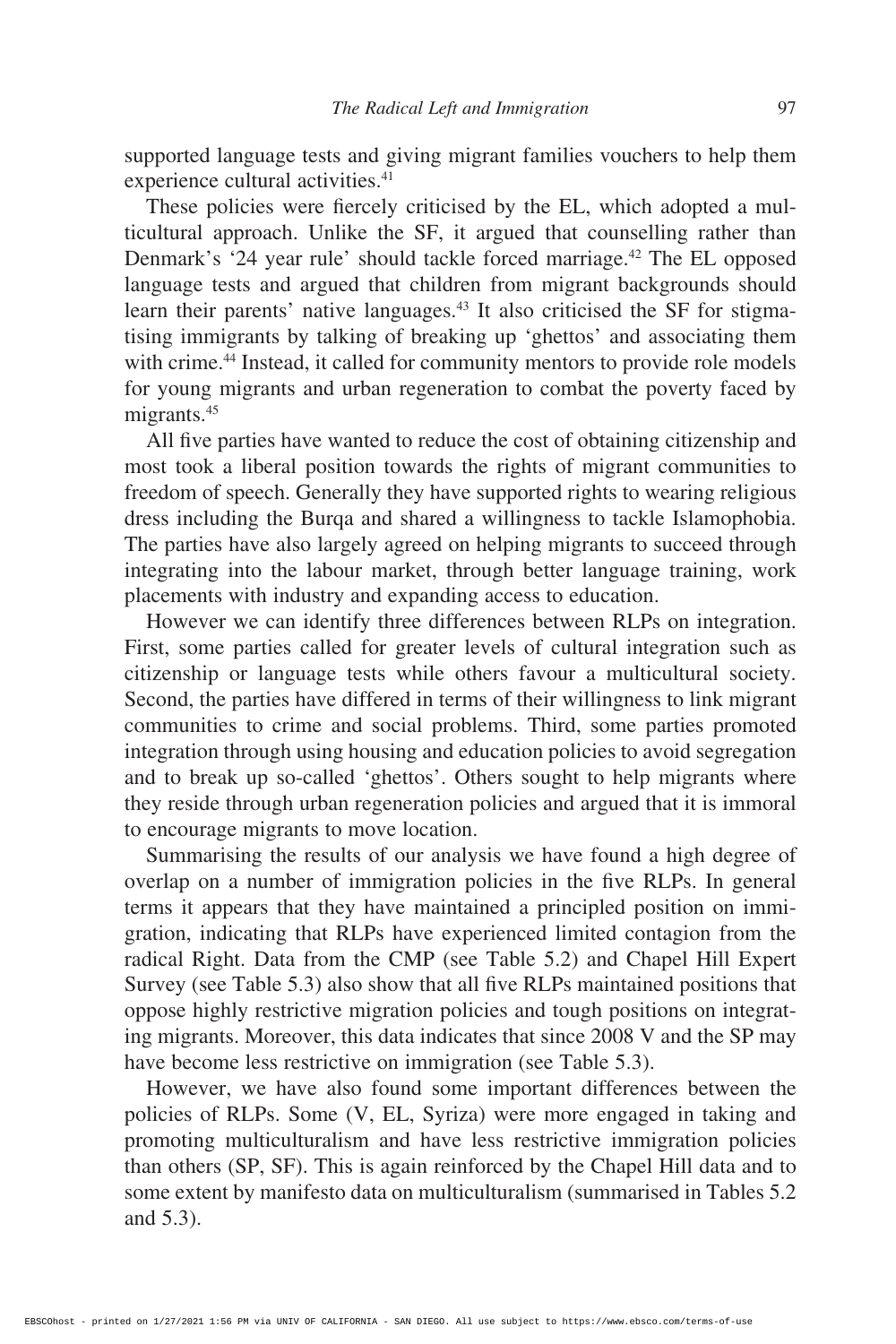|                                                                         |          |                                                                                                                                            |                  | Table 5.2 Comparative Manifesto Project Data: Multiculturalism Positive or Negative Expressed as a Percentage of the Manifesto |                   |          |            |            |                  |                       |
|-------------------------------------------------------------------------|----------|--------------------------------------------------------------------------------------------------------------------------------------------|------------------|--------------------------------------------------------------------------------------------------------------------------------|-------------------|----------|------------|------------|------------------|-----------------------|
|                                                                         | RGA      | RGA                                                                                                                                        | SF               | SF                                                                                                                             | $S^{\mathcal{P}}$ | $S^p$    | $Sv$ riza* | $Sv$ riza* |                  |                       |
|                                                                         | Positive | Negative                                                                                                                                   | Positive         | Negative                                                                                                                       | Positive          | Negative | Positive   | Negative   |                  | V Positive V Negative |
| 2014                                                                    |          |                                                                                                                                            |                  |                                                                                                                                |                   |          |            |            |                  |                       |
|                                                                         |          |                                                                                                                                            |                  |                                                                                                                                |                   |          |            |            |                  |                       |
| 2013<br>2012<br>2011                                                    |          |                                                                                                                                            |                  |                                                                                                                                | 0.913             | 0.0      | 1.667      | 0.0        |                  |                       |
|                                                                         | 6.7      | 0.0                                                                                                                                        | $0.\overline{6}$ | 0.0                                                                                                                            |                   |          |            |            |                  |                       |
| 2010                                                                    |          |                                                                                                                                            |                  |                                                                                                                                | 0.4               | 0.4      |            |            | 0.4              | 0.0                   |
| 2009<br>2008<br>2007                                                    |          |                                                                                                                                            |                  |                                                                                                                                |                   |          | 0.0        | 0.0        |                  |                       |
|                                                                         |          |                                                                                                                                            |                  |                                                                                                                                |                   |          |            |            |                  |                       |
|                                                                         |          |                                                                                                                                            |                  |                                                                                                                                |                   |          | 0.0        | 0.0        |                  |                       |
| 2006                                                                    |          |                                                                                                                                            |                  |                                                                                                                                | $\overline{2}$    | $\sim$   |            |            | $\overline{0}$ . | 0.0                   |
| 2005                                                                    | 0.0      | 0.0                                                                                                                                        | 0.0              | 0.2                                                                                                                            |                   |          |            |            |                  |                       |
| 2004                                                                    |          |                                                                                                                                            |                  |                                                                                                                                |                   |          | 2.5        | 0.0        |                  |                       |
| 2003                                                                    |          |                                                                                                                                            |                  |                                                                                                                                |                   |          |            |            |                  |                       |
| 2002                                                                    |          |                                                                                                                                            |                  |                                                                                                                                | $\overline{0}$ .  | 0.0      |            |            | 0.0              | 0.0                   |
| 2001                                                                    | 0.0      | 0.0                                                                                                                                        | 0.0              | 0.0                                                                                                                            |                   |          |            |            |                  |                       |
| 2000                                                                    |          |                                                                                                                                            |                  |                                                                                                                                |                   |          | 0.487      | 0.0        |                  |                       |
| <i>Source: Pola Lehmann,</i><br>Center, 2015).<br>*Formerly Synaspismós |          | Theres Matthieß, Theres Merz, Nicolas, Regel, Sven, Annika Werner. Manifesto Corpus. Version: 2000-2014 (Berlin: WZB Berlin Social Science |                  |                                                                                                                                |                   |          |            |            |                  |                       |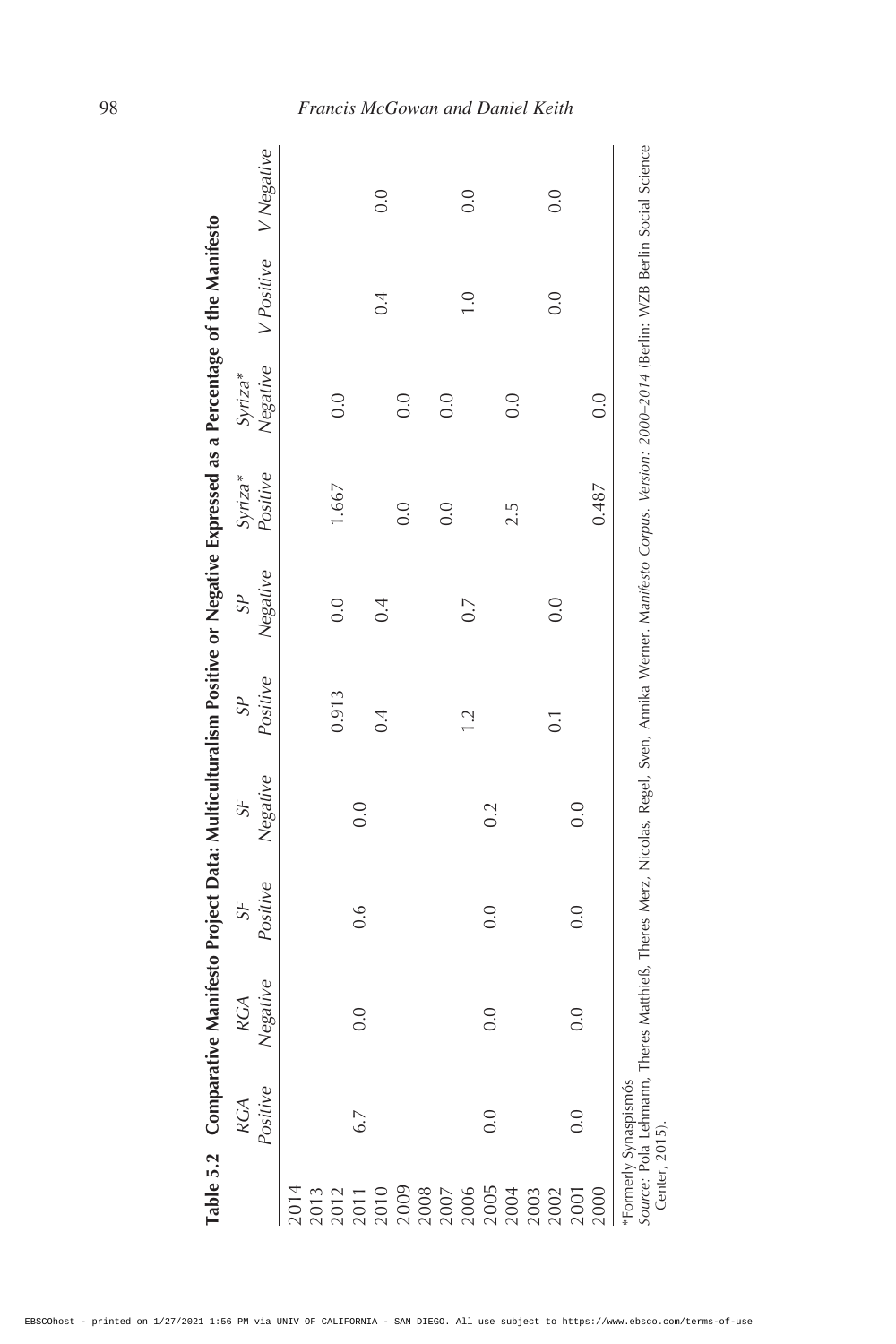|                  |            |           | Red-Green       |            |            |
|------------------|------------|-----------|-----------------|------------|------------|
|                  | SP         | SF        | <i>Alliance</i> | Syriza     | Left Party |
| Immigration      | 2006: 5.3  | 2006: 1.8 | 2006: 1         | 2006: 0.71 | 2006: 1.88 |
| Policy           | 2010:6     | 2010: 3.7 | 2010:1.3        | 2010:0.6   | 2010:1.4   |
|                  | 2014:4.11  | 2014:2.8  | 2014:1.6        | 2014:2.22  | 2014:0.55  |
| Multiculturalism | 2006:6     | 2006: 2.8 | 2006: 1.4       | 2006: 2.14 | 2006: 2.25 |
| vs Integration   | 2010:6.2   | 2010:3.1  | 2010: 1.5       | 2010: 0.64 | 2010:1.3   |
|                  | 2014: 3.77 | 2014:2.8  | 2014:1.5        | 2014:1.88  | 2014: 0.66 |

**Table 5.3 Chapel Hill Expert Survey Data on Immigration and Multiculturalism**

*Key:* Position on immigration policy: 0 strongly opposes tough policy, 10 strongly supports tough policy. Importance/salience of immigration policy: 0 not important at all, 10 very important.

*Source:* Ryan Bakker, Erica Edwards, Liesbet Hooghe, Seth Jolly, Jelle Koedam, Filip Kostelka, Gary Marks, Jonathan Polk, Jan Rovny, Gijs Schumacher, Marco Steenbergen, Milada Vachudova, and Marko Zilovic. *1999–2014 Chapel Hill Expert Survey Trend File. Version 1.1* (Chapel Hill, NC: University of North Carolina, Chapel Hill, 2015). Available at: chesdata.eu.

### **EXPLAINING RLP RESPONSES TO THE RADICAL RIGHT**

This section will show that RLP responses to the radical Right (and their immigration policies more generally) have been shaped by both contextual factors and internal party developments. The wider environment and the nature of the radical Right clearly matter. For example, the humanitarian crisis in Greece and the actions taken by Golden Dawn made the nature of immigration debates more immediate. Golden Dawn is qualitatively different from the parties in the other countries studied here as it is on the extreme Right, rather than simply being a radical right populist party.46 Consequently, Syriza encountered additional pressure to engage in seeking protection for migrants, through housing shelters and educating the police due to the physical attacks on migrants. Institutional factors also come into play with Syriza having called for the removal of immunity for MPs in response to violence by politicians from Golden Dawn.<sup>47</sup>

However, the more restrictive immigration policies and tougher integration policies of the SP and SF are not simply a direct result of contagion from the Right but have been shaped by internal factors. The SP has had the most restrictive and integrationist policies. These were motivated by ideological conviction and its own attempts to prevent divisions between migrants and workers in the 1980s that pre-date the rise of the radical Right in the Netherlands. In Denmark, SF politicians claimed it was not a fear of losing votes that led it in this direction but the adoption of an office-seeking strategy and its attempt to forge cooperation with the social democrats (who did fear the loss of votes to the Right).<sup>48</sup> This is supported by reports that its attempts to develop relations with the social democrats involved major compromises.<sup>49</sup> In this respect a form of indirect contagion can be identified. Chapel Hill data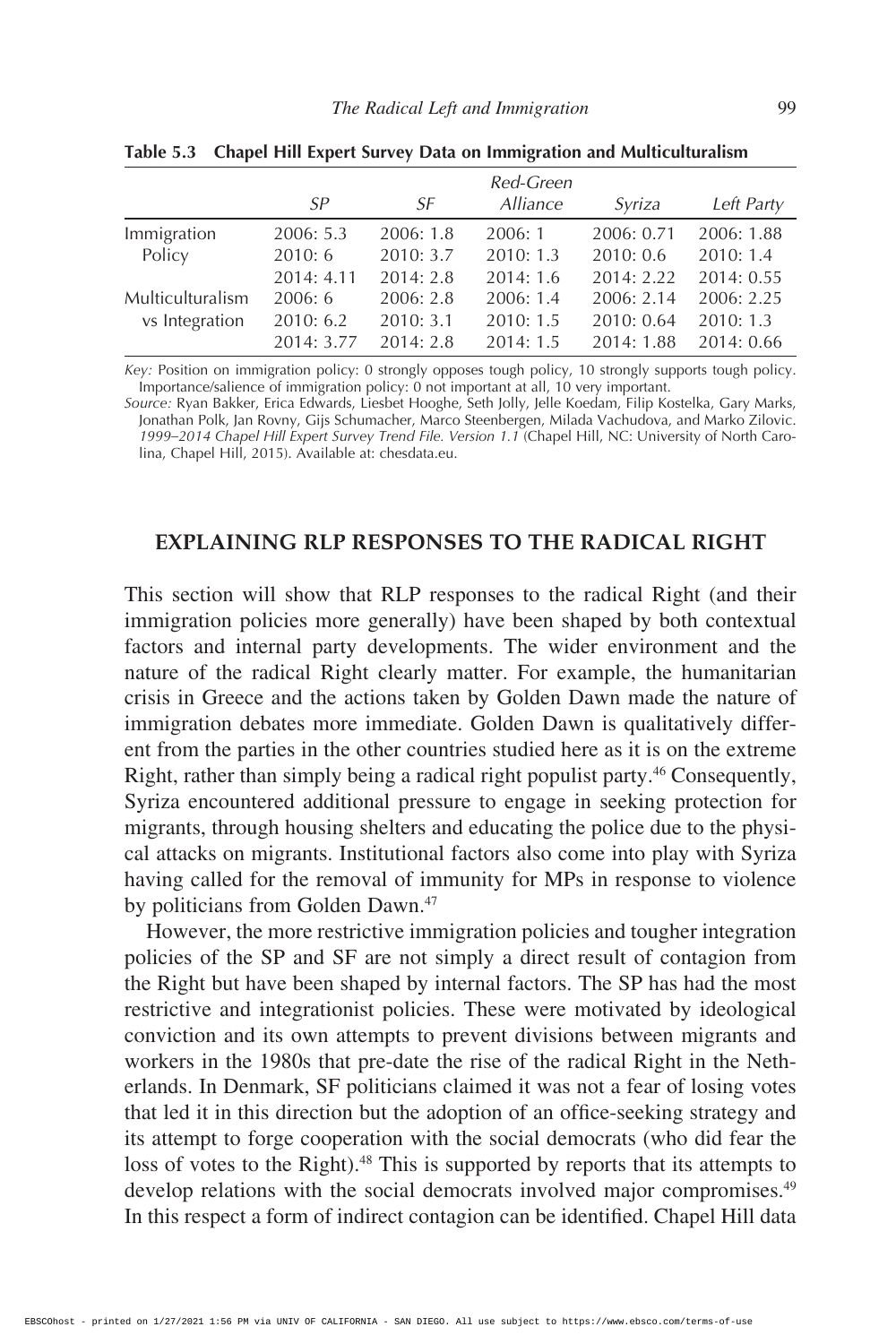also indicates that Syriza adopted a more restrictive position on immigration in 2014, which may reflect its office-seeking strategies.

RLPs have had some impact in terms of enacting immigration policy reforms while participating in coalition governments during the crisis. Syriza was criticised for coalescing with the anti-immigration right-wing populist Independent Greeks (ANEL) in January 2015. However, as the junior partner, ANEL appeared to have had limited impact on immigration policy and a human rights activist, Tassia Christodoulopoulou, became minister for immigration. Syriza passed reforms to make it easier for migrants to gain Greek nationality (without support from ANEL but from the social democratic PASOK). While these reforms may have been narrower than those Syriza had promised, this represented a significant change.

In contrast to the position encountered by Syriza, it has been more common for RLPs to be junior partners in governing coalitions. In Denmark, the SF worked to relax internal EU border controls introduced by the previous government.50 Having been constrained by its coalition agreement in 2011, it only sought minor reforms including the relaxation of family reunification for migrants. Since it was only a support party to the government and not a coalition member, the SF's rival EL appeared to have more success in negotiating concessions in 2012, including a deal to reduce the time that refugee children spent in asylum centres. This raises questions as to whether RLPs may have more influence over immigration policy by remaining outside the coalition, ironically perhaps mirroring the practice of radical right parties.

Elizabeth Gautier of the PCF argues that 'Left Parties don't yet have a successful strategy to contest the extreme right'.<sup>51</sup> Indeed, none of elites from the RLPs studied here thought that their parties' organisational or programmatic responses to the radical Right had been particularly successful given the ongoing growth of the latter. Studies of Swedish municipalities show that a stronger stance against the Sweden Democrats from the Left Party correlates with stronger gains for the Right and simply brings more attention to the radical Right.<sup>52</sup>

# **ORGANISATIONAL RESPONSES: CONFRONTING THE RADICAL RIGHT?**

Interviews with officials responsible for immigration policy from our case studies suggest that they do perceive the Great Recession to have contributed to the growth of the radical Right. The RLPs studied here, have however differed in the extent and nature of their readiness to confront RRPs directly during the economic crisis. The Swedish Left Party has a strong anti-fascist tradition, and has been to the fore in opposing the right-wing populist Sweden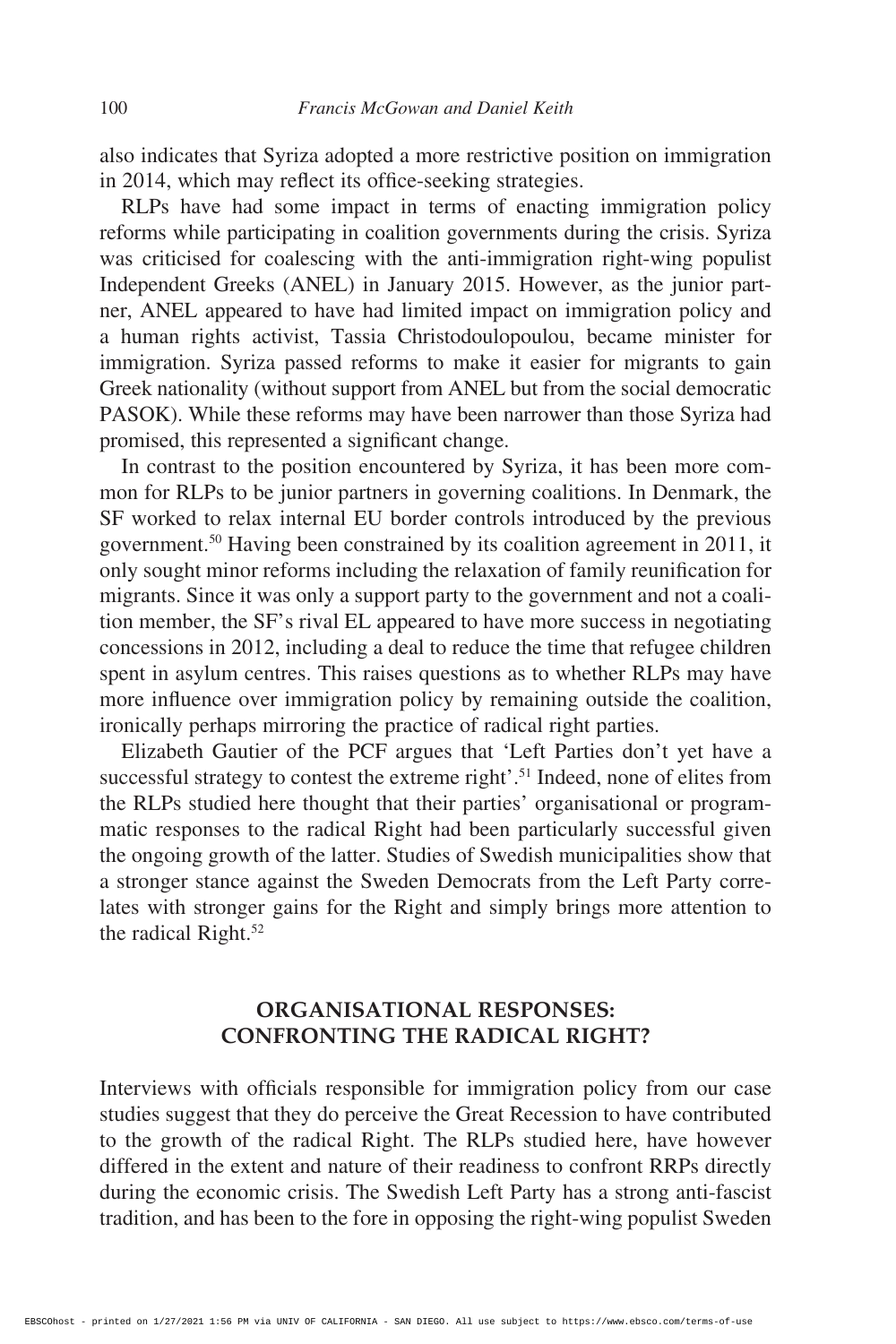Democrats.<sup>53</sup> Left Party politicians initially refused to share the stage with Sweden Democrats while forcefully arguing against their policies. Prior to the 2010 election, the Left Party was active in organising counterdemonstrations and rapid response tactics to oppose Sweden Democrat meetings.<sup>54</sup> Since the Sweden Democrats gained parliamentary representation in 2010, the adversarial strategy of the Left Party continued; however it focused on parliamentary debates and social media to counter the radical Right's claims.

Syriza too has been active in organising protests against the radical Right and has regularly organised conferences to promote migrant rights. It has run a 'Solidarity for all' campaign to encourage Greeks to show solidarity with migrants throughout the economic crisis. The party sought to educate the police to break Golden Dawn's influence and visited schools to educate children about migrant issues and racism, in order to limit Golden Dawn's appeal and to promote a cultural change. At the European level, it has worked with groups including European Antifascist Manifesto and organised protests and seminars against the threat from the Right.<sup>55</sup> Activists in the party have wanted to go further, however, in holding counterdemonstrations and organising 'defence committees' to protect migrants.

By contrast the Dutch SP has been critical of Geert Wilders, the leader of the radical right Party for Freedom, but has also been reluctant to organise protests and to engage in such direct confrontation with the radical Right. Instead, the party's vote- and office-seeking strategies have seen its leaders seek to campaign on issues that they believed would deliver more votes, rather than to spend time organising to fight the radical Right. In Denmark, the SF has opposed the Danish People's Party. Its youth organisation was active in organising counterdemonstrations against them. Since the economic crisis, however, immigration became less of an issue for the SF and the more radical EL became more engaged in campaigns on immigration. The EL was highly active in protesting against the Danish People's Party (e.g. at demonstrations in May 2013 in Copenhagen). This has become one of the EL's top priorities.<sup>56</sup>

The RLPs have all tolerated the right of RRPs to contest elections but they have all opposed the radical Right in parliament, in publications and in the media. The policy documents of V and Syriza now identify the radical Right as their main 'enemy' due to the nature of their policy proposals.<sup>57</sup> It is clear that some RLPs have also taken an adversarial approach towards confronting RRPs through organising counterdemonstrations.

#### **LINKS WITH MIGRANT COMMUNITIES**

Most of the RLPs studied here have developed some links with migrant communities. The Swedish Left Party has long maintained links with migrant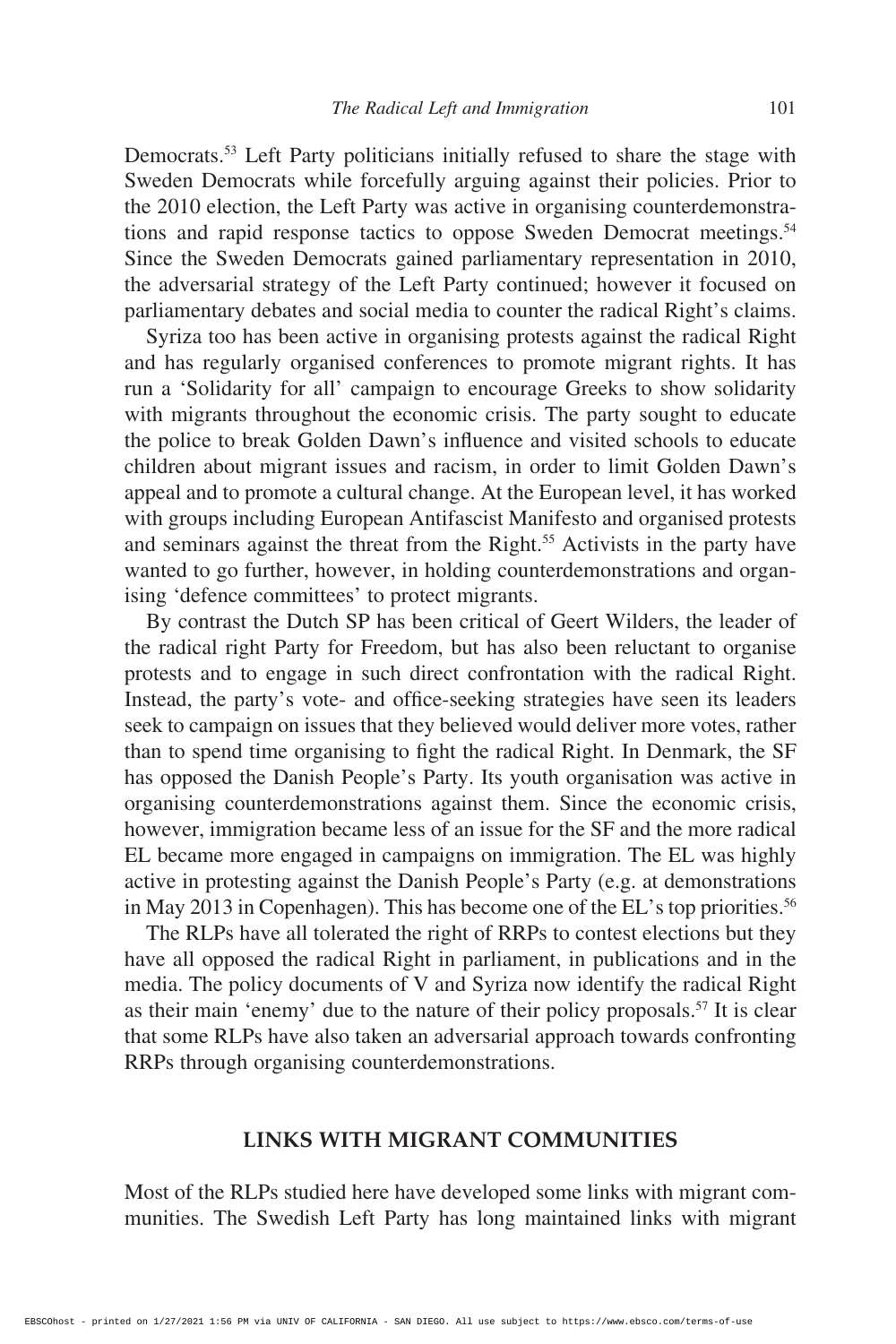community organisations.<sup>58</sup> The Dutch SP has also been active in campaigning to promote increased rights for refugees in The Hague where politicians are active in helping to organise refugee shelters. Of our case studies, however, only Syriza has really made it a priority to develop such links during the crisis. This was when the problems faced by migrants had become a major humanitarian problem. Where Syriza has governed at the local level it has engaged in providing free food and shelter for homeless migrants, and protecting them from attacks by the Far Right. Syriza also engaged in direct action to provide meals for migrants. In Denmark, the EL worked with asylum-seekers, who have gone underground having left government centres and protested in Copenhagen alongside Iraqi refugees facing deportation in 2011.59

To at least a limited extent, however, our case studies suggest that RLPs have encountered internal divisions over immigration and their responses to the radical Right. Both the SP and the EL experienced internal debates about the selection of migrant candidates for parliamentary elections. For example, when a female Muslim candidate, Asmaa Abdol-Hamid, gained a place on the EL's list for the parliamentary elections in 2007, a debate unfolded as to whether this broke the party's secular image. Similarly, feminists within V have regularly criticised the treatment of women in migrant communities and changes to SF's immigration policies resulted in internal criticisms. In 2010, the SP's then-leader Agnes Kant faced internal dissent when she labelled scapegoating of migrants by Geert Wilders' PVV as the number one threat to Dutch society.

Migrants remain poorly represented as parliamentarians in several of our case studies (EL 0 per cent; SF 0 per cent; Syriza 6.5 per cent; SP 6.6 per cent; conversely the Left Party has 24 per cent).<sup>60</sup> No party had implemented quotas to ensure the representation of migrants in their parliamentary groups or national leaderships (however the data for the Left Party warrants further investigation). The Left Party's congress has, however, made a vague commitment to increasing the proportion of its elected representatives from immigrant backgrounds.<sup>61</sup> Whether or not this has contributed to its higher levels of representation of migrant candidates warrants further investigation.

Most of the parties studied (including the Left Party, SP and SF) have failed to launch new links with migrant communities since the onset of the crisis and only Syriza has explicitly invited migrants to join. It appears that RLPs may be lagging behind trade unions in terms of launching initiatives to recruit members from migrant communities.<sup>62</sup> While researchers have found that data on the proportion of RLP party members from migrant backgrounds is not available, this is generally regarded as lower than their relative share of the general population.<sup>63</sup> Moreover, SP politicians argue that their party sees migrant groups as relatively disparate, rather than a united group, and prefers to deal with them on class terms.<sup>64</sup>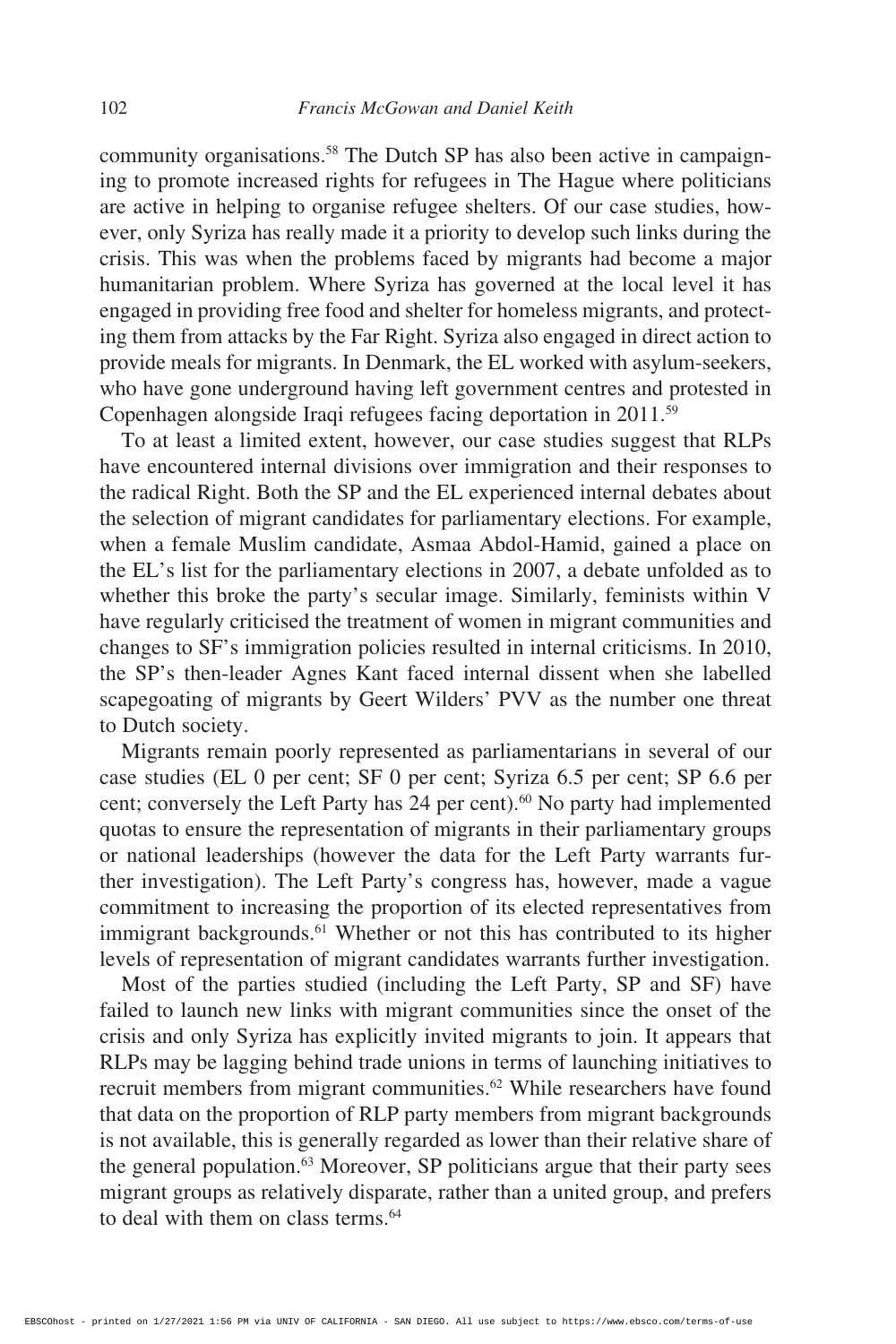While RLPs including Syriza organise conferences on migration and the radical Right alongside other organisations including the Rosa Luxemburg Foundation, they appear to have struggled to conceptualise the position of migrants in society. These conferences have revealed tensions as RLP politicians have portrayed migrants as the 'most working class' or revolutionary group in society, while representatives from migrant organisations have argued that this takes a reductionist approach to their experiences.<sup>65</sup>

## **ELECTORAL RESPONSES: COMPETING WITH THE RADICAL RIGHT?**

Research on the radical Right shows that a major source of its increased support has come from the male urban working class, historically seen as more likely to vote left than right. This group tends to have lower educational qualifications and fears that competition from immigrants threatens its welfare, jobs and culture.66 Several RRPs have also promoted interventionist welfare policies that may appeal to these groups. The extent to which RLPs find themselves in competition with RRPs seems likely to be shaped by the extent to which they depend on working-class support. RLPs often claim to be parties 'for the working class' and therefore appear susceptible to contagion.

However, party elites and spokespeople on immigration issues interviewed for all case studies claimed that that there were several reasons why their parties only encountered limited electoral competition from the radical Right. First, they believed their parties to be insulated by significant levels of middle-class, public-sector or highly educated supporters who were unlikely to defect to the Right. Second, their working-class supporters may have values that are directly opposed to the radical Right, making an oppositional strategy towards the radical Right popular. In Denmark, for example, the EL gained support from the SF following a shift by the latter to more restrictive approaches to immigration.67

Third, geographical differences can mean that the parties compete in different regions. In Sweden, for example Left Party politicians highlighted their party's support from unionised voters in the North while the SD has tended to get support from non-unionised voters in the South. Last and most significantly, they believed that their parties mostly competed with social democratic and other left/green parties for voters, providing little reason for contagion to occur.

RLP elites might be expected to downplay processes of contagion to present their parties as having stuck to their ideals. However, their arguments are consistent with our analysis of party programmes and gain some support from the available literature on RLP voters. For instance, Luke March and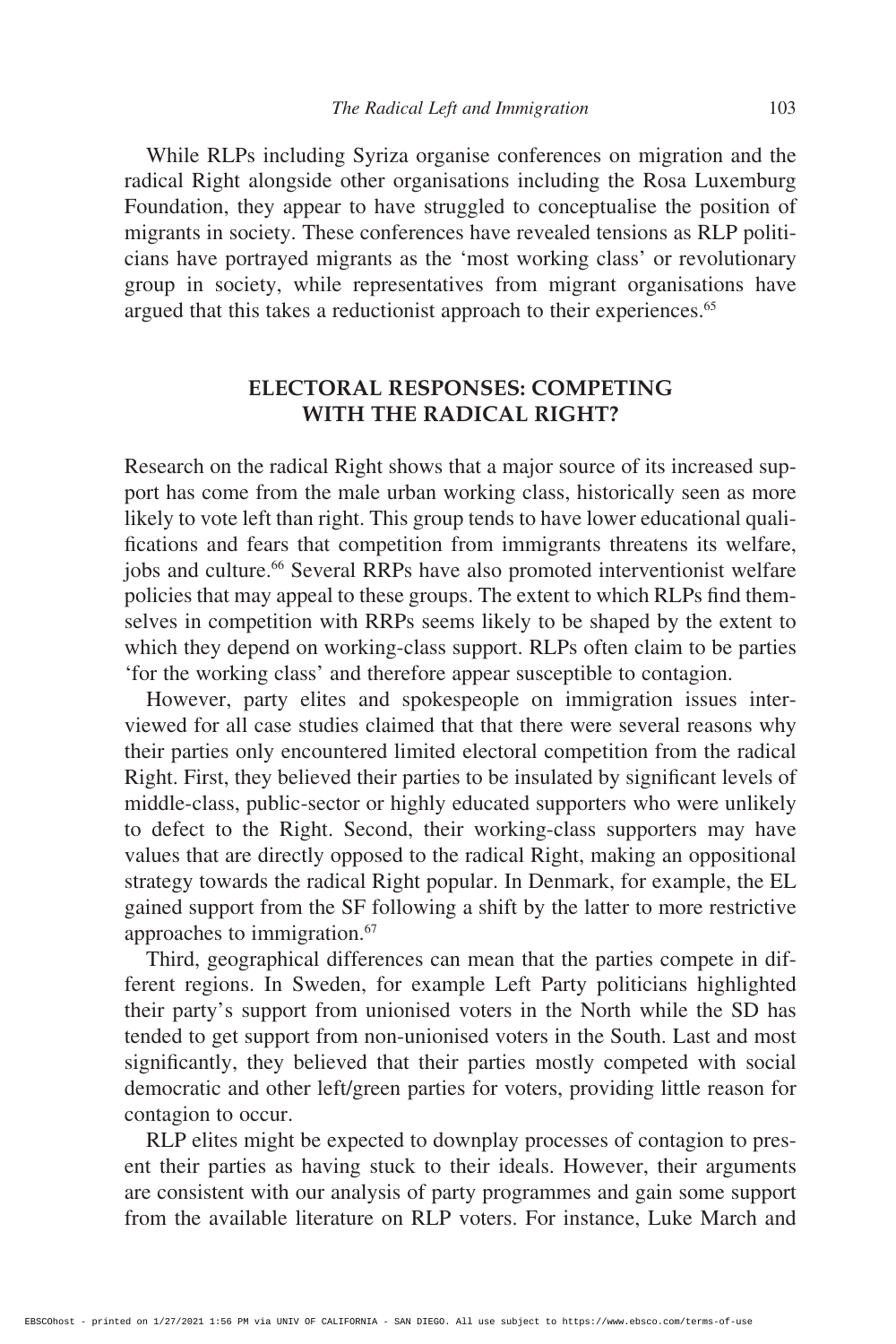Charlotte Rommerskirchen find that the presence of a successful radical right party can reduce RLP electoral results by 3 per cent; however, they show that RLP's are *mostly* in competition with social democratic parties.<sup>68</sup>

The idea of a large transfer of votes between RLPs and RRPs is rejected by Ramiro's analysis of European Social Study data that finds only marginal overlap between their voters in most countries.69 Ramiro argues that the vast majority of those who end up voting for a RLP are not the same individuals who consider voting for a RRP. Despite some degree of overlap in their voters' social groups, it appears that RLP voters have different values. The literature on the SP adds support to this finding. Both the SP and Geert Wilders' Party For Freedom (PVV) attract lower educated and income groups, working and lower-middle class; however, there is little evidence of voters switching between the parties.70 This is reinforced by research from the Netherlands that finds little overlap between the votes of the SP and PVV in parliament (and particularly on migration).71 In Sweden, Left Party voters also tend to be 'immigrant friendly', freeing the party to take an adversarial approach.<sup>72</sup> More broadly, Eurobarometer surveys indicate that 'left-wing' voters are the least likely to say that immigrants do not contribute to the economy.73 This indicates that the core voters of RLPs and RRPs are fundamentally different. However, we do not discount room for overlap between the peripheral protest voters that the parties try to attract.

The literature on our case studies supports the idea that their electorates might present barriers to contagion. The RLP electorate is essentially split between working class and highly educated groups.74 More specifically, European Social Survey data suggests that all of our cases derive less than half of their support from those identifying as working class (Left Party 34 per cent; SP 29 per cent; Syriza (plus KKE) 28 per cent and EL and SF combined 18 per cent).<sup>75</sup> For example, the Left Party draws more heavily on support from the middle classes, students and public-sector workers than the working classes.76 Studies also show that in 2012 the typical Syriza voter had a degree or was still in university and that the party gained little support from industrial workers.77

Several RLPs including the EL, SP and Syriza increased their vote simultaneously with RRPs, which some party leaders interpreted as a sign they were not at risk of losing their voters.78 However, success may also give new reasons for competition. After 2012 Syriza's new-found success involved expansion beyond the middle-class intelligentsia, to include a wider spectrum of poor and working-class voters, it came into more direct competition with Golden Dawn. Similarly, the EL's politicians have targeted winning voters from the Danish People's Party and sections of the working class after their party expanded in 2010.79 Even so, however, we find limited evidence of contagion.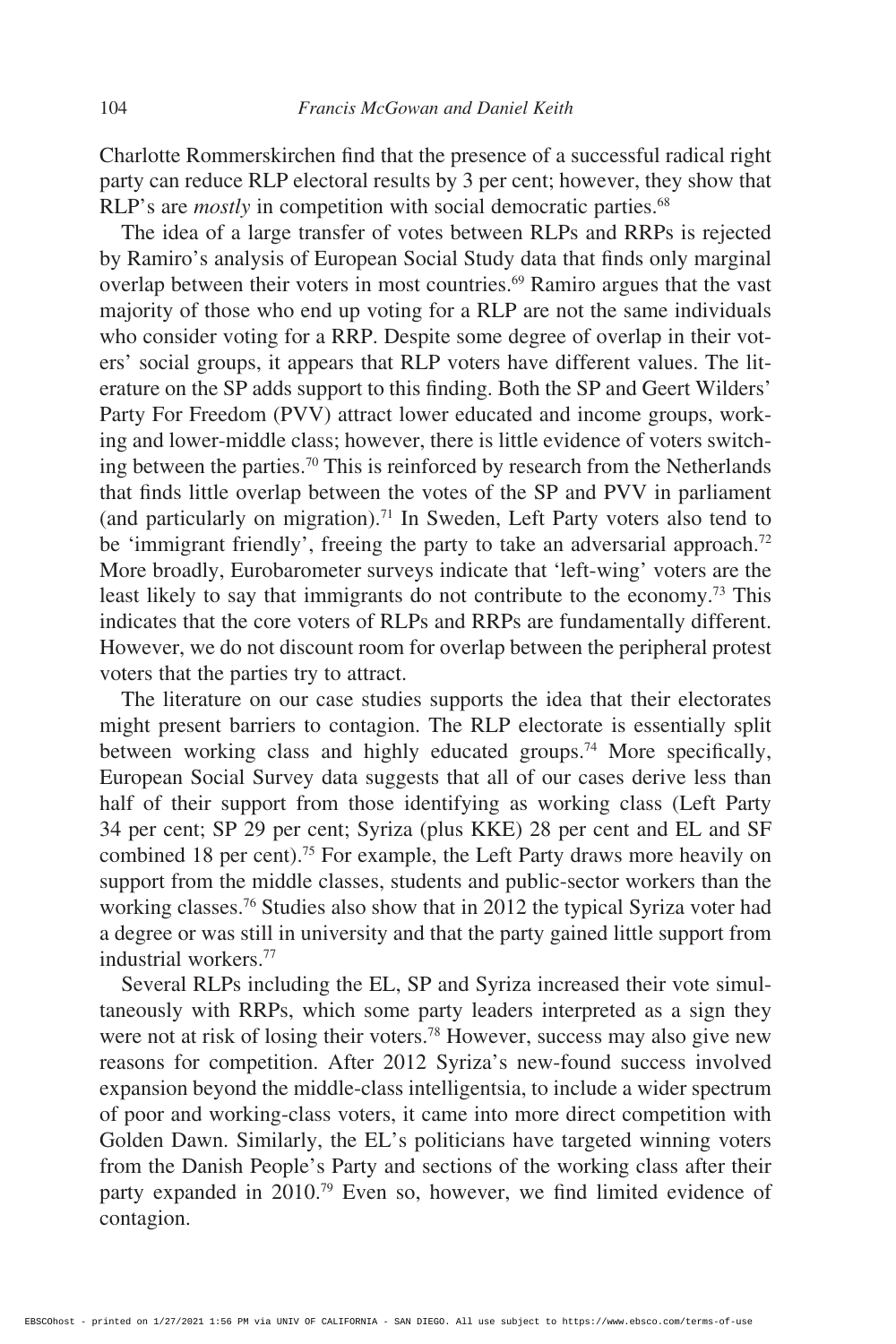#### **Support from Migrant Voters**

While migration may or may not be an issue that could lose RLPs workingclass supporters, it may also be one that could generate new sources of support including support from migrant communities (as might related issues such as the easing of citizenship rules). The evidence available on the voting intentions of migrant communities is, however, patchy. Individual country studies and some collective research projects (analysed below) have tried to tease out voting intentions, but their findings are quite variable and inconsistent between cases. However, most of these studies find that the Left tends to benefit from migrant votes.

One of the few comparative studies of migrant voting behaviour draws upon the perspectives of national experts making use of available national data to parse the allegiances of migrant communities.<sup>80</sup> The analysis of the Netherlands indicates lower levels for support for RLPs among migrant communities than for the country as a whole: instead migrant communities overwhelmingly supported the Labour Party (*Partij van de Arbeid* – PvdA). While this may have been due to the SP's ambivalent stance on immigration, more recent studies suggest higher levels of migrant community support for the  $SP - of up to 22$  per cent of migrant community support.<sup>81</sup> In Sweden, non-European migrants were nearly three times as likely to support the Left Party as other voters and high levels of support from migrants for RLPs were also apparent in Denmark.<sup>82</sup> Syriza's policies have also been reciprocated by support from those migrants who are able to vote.<sup>83</sup>

In explaining these trends, some analyses point to the relative youth of many migrant communities, while others highlight rationalist explanations in that RLP welfare policies may be appealing due to migrants' lower socio-economic status.<sup>84</sup> There may be significant 'group effects' in shaping migrant voting behaviour but the factor which seems less significant is ideology – indeed most analyses highlight the paradox that migrants may hold values that are more conservative than the parties for whom they vote. $85$  Since most studies of migrant voting are based on research carried out before the crisis, research is needed to investigate how migrants' voting may have been affected by austerity measures or increases in anti-migrant rhetoric. Research is also needed to explore the way in which legal restrictions on migrant voting may impact on RLPs.

#### **CONCLUSION**

Several of the RLPs studied here appear to be developing a distinctive narrative on immigration issues, which emphasises internationalism and open migration and which often sets them apart from social democratic rivals.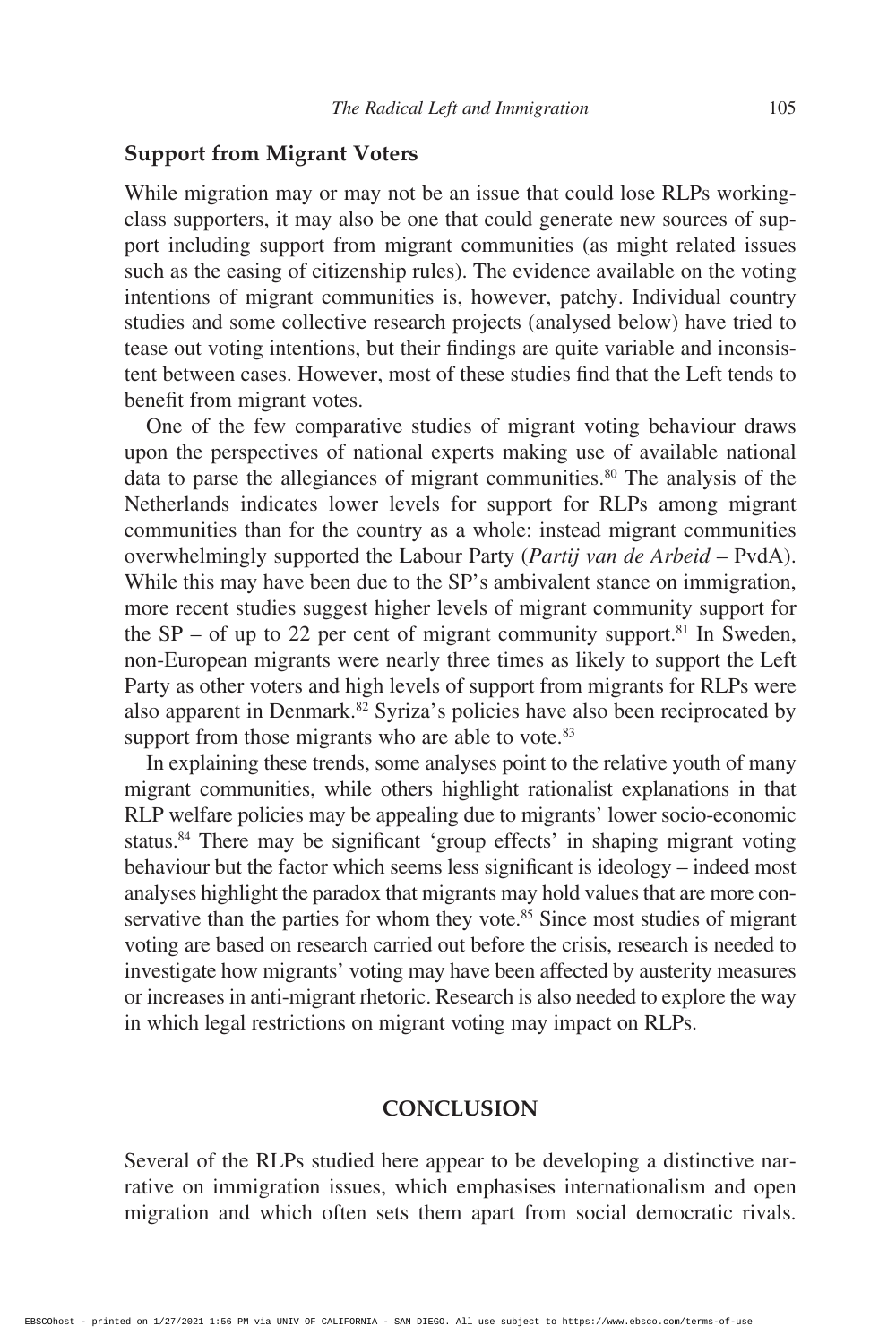However, they have generally struggled to express this in a way that has been convincing to voters or has been able to prevent the growth of the radical Right. It remains to be seen whether RLPs can successfully emulate Syriza's attempts to promote solidarity between migrants and workers.

Our analysis of RLPs in countries where the radical Right has grown during the crisis finds little evidence of contagion in terms of a tightening of immigration policy. This is reflected in the positions on immigration we have identified in RLP programmes as well as data from interviews regarding the attempts RLPs have made to protest against the growth of the radical Right. It is also supported by data from the CMP and Chapel Hill datasets. Questions remain, however, as to the extent to which the growth of the radical Right has contributed to the increased tendency of RLPs to promote left-populist appeals (a theme highlighted by several chapters in this volume).<sup>86</sup>

The long-term implications of this remain unclear. On the one hand, engaging in left populism might encourage RLPs to emulate Syriza's inclusive approach to migrants and to appeal to a range of social groups on a local level. On the other, it could foreseeably lead to the promotion of restrictive and integrationist positions similar to those developed by the SP in the 1980s. It also remains to be seen whether the anti-establishment appeals made by left-populist RLPs make them any better positioned to win votes from the radical Right.

The findings of this chapter are significant in several respects. First, they point to the norm that RLPs adopted more policy-oriented than office-seeking positions on immigration issues. This may pose significant barriers to their inclusion in office as junior coalition partners alongside social democratic parties. Indeed, the case where contagion was most evident, was that of the SF in Denmark where the social democrats had undergone a process of contagion. The SF's office-seeking strategy required it to make significant compromises on immigration policy before it could gain acceptance as a coalition partner. There are some signs that in office, Syriza has also taken a more restrictive approach to immigration. While the SP has also adopted office-seeking strategies, there is little sign that this has coincided with more restrictive immigration policies. This may be because, for an RLP, the SP already had relatively restrictive immigration policies and therefore faced less pressure to make such compromises.

Second, it is significant that the RLPs studied here have maintained a policy-seeking approach on a number of immigration-related issues. The finding that RLPs have generally been committed to internationalism and more open migration systems may not surprise those familiar with these parties. However, that such positions have been largely maintained despite the growth of the radical Right, is significant in that it suggests that contagion across the party system from the radical Right is not as significant as some writers suggest. Moreover, it presents a way in which RLPs and RRPs are not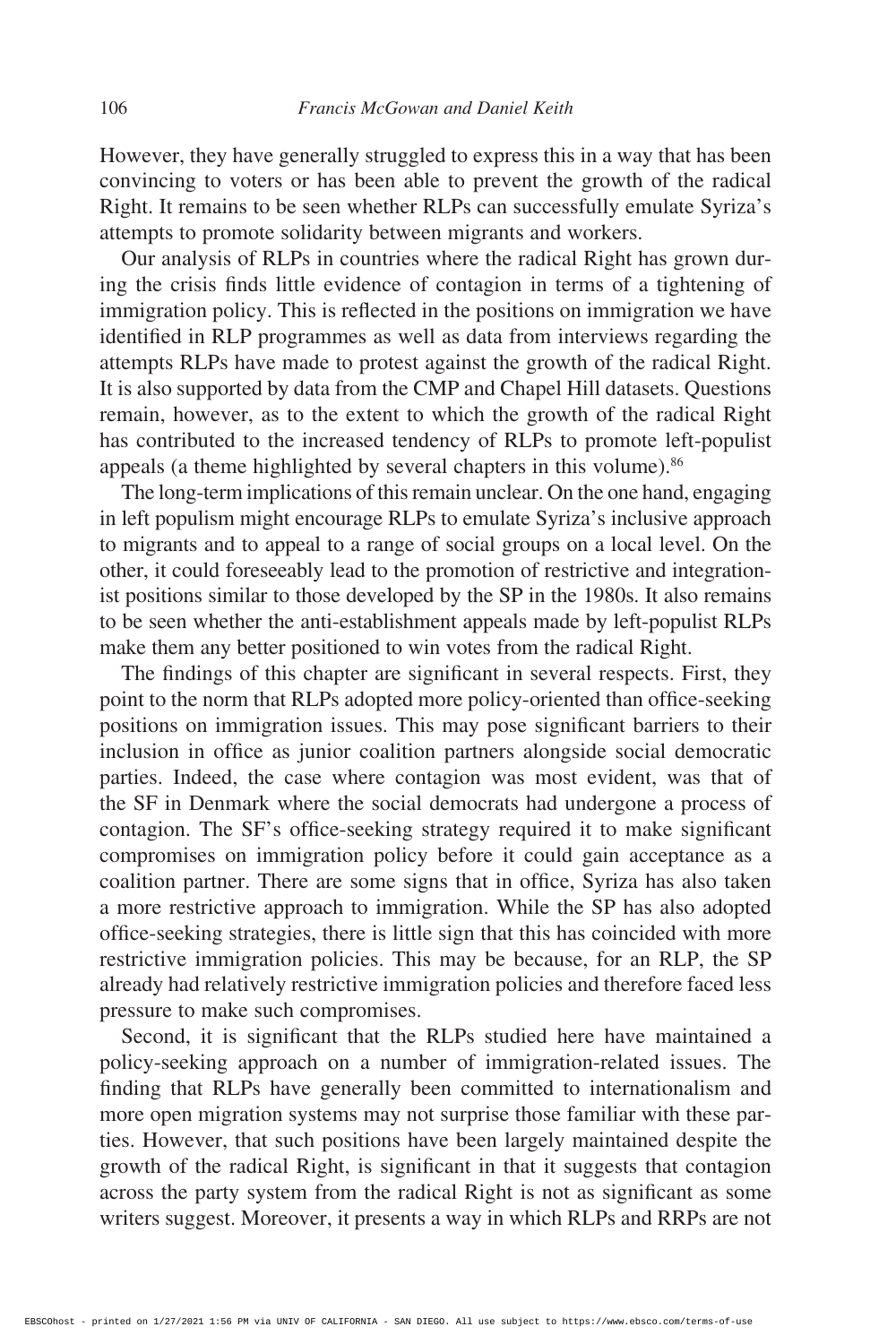as similar as is often claimed. Our findings suggest that the 'theory of two extremes' struggles to account for the immigration policies of RLPs as these significantly differ from those of RRPs.

Third, our findings suggest that any electoral overlap between the parties may come from peripheral protest voters rather than their core supporters. Overall, however, taking principled positions on immigration issues does not appear to have gained RLPs much electoral traction, in all likelihood due to the popularity of anti-immigration positions. Questions also remain regarding the extent to which migrants can constitute a source of support for RLPs. We also find that RLPs' programmatic commitments to defending migrant rights have not been accompanied by new or sustained attempts to build links with migrant organisations or to field migrant candidates in parliamentary elections.

#### **NOTES**

1. Sofia Vasilopoulou, 'Far-Right Euroscepticism in the 2014 European Parliament Elections'. Paolo Chioccetti, 'The Radical Left at the 2014 European Parliament Election,' in *The Left in Europe After the EU Elections: New Challenges*, ed. Cornelia Hildebrandt (Berlin: Rosa Luxemburg-Stiftung, 2014), 7. in *Is Europe afraid of Europe?* ed. Kostas Ifantis (Athens: Wilfried Martens Centre, 2014).

2. Luke March, 'Problems and Perspectives of Contemporary European RLPs: Chasing a lost world or Still a World to Win?,' *International Critical Thought* 2, no. 3 (2011): 336.

3. Cas Mudde, *The Relationship between Immigration and Nativism in Europe and North America* (Washington, Migration Policy Institute: 2012), 30. Mudde found that the proportion of EU citizens viewing immigration as one of the two main challenges facing their country actually fell in the early years of the crisis. However, this increased from 8 per cent in 2011 to 18 per cent in 2014. Moreover it increased from 9 per cent in 2008 to 15 per cent in 2015 and may thereafter have contributed to RRP success. Given the growing debate surrounding the immigration crisis, this tendency seems likely to increase further. See Eurobarometer 2015, accessed 20 September 2015, http://ec.europa.eu/public\_opinion/cf/showtable.cfm?keyID=2212&nationID= 16,&startdate=2003.11&enddate=2014.11.

4. Pontus Odmalm and Tim Bale, 'Immigration into the Mainstream: Conflicting Ideological Streams, Strategic Reasoning and Party Competition,' *Acta Politica*  (2014) Accessed 20 September. doi: 10.1057/ap.2014.28.

5. Luke March, *Radical Left Parties in Europe* (Routledge: London, 2012, 17). Notwithstanding that the SP was, until recently widely seen to be a left-populist party and that the Socialist People's Party has can be understood as having ceased to be an RLP by 2014 when it became a Green Party.

6. References to the interviews are curtailed in the text to preserve readability.

7. This is the so-called 'mirror thesis' or the 'theory of the two extremes'. See Daphne Halikiopoulou, Nanou Kyriaki and Sofia Vasilopoulou. 'The Paradox of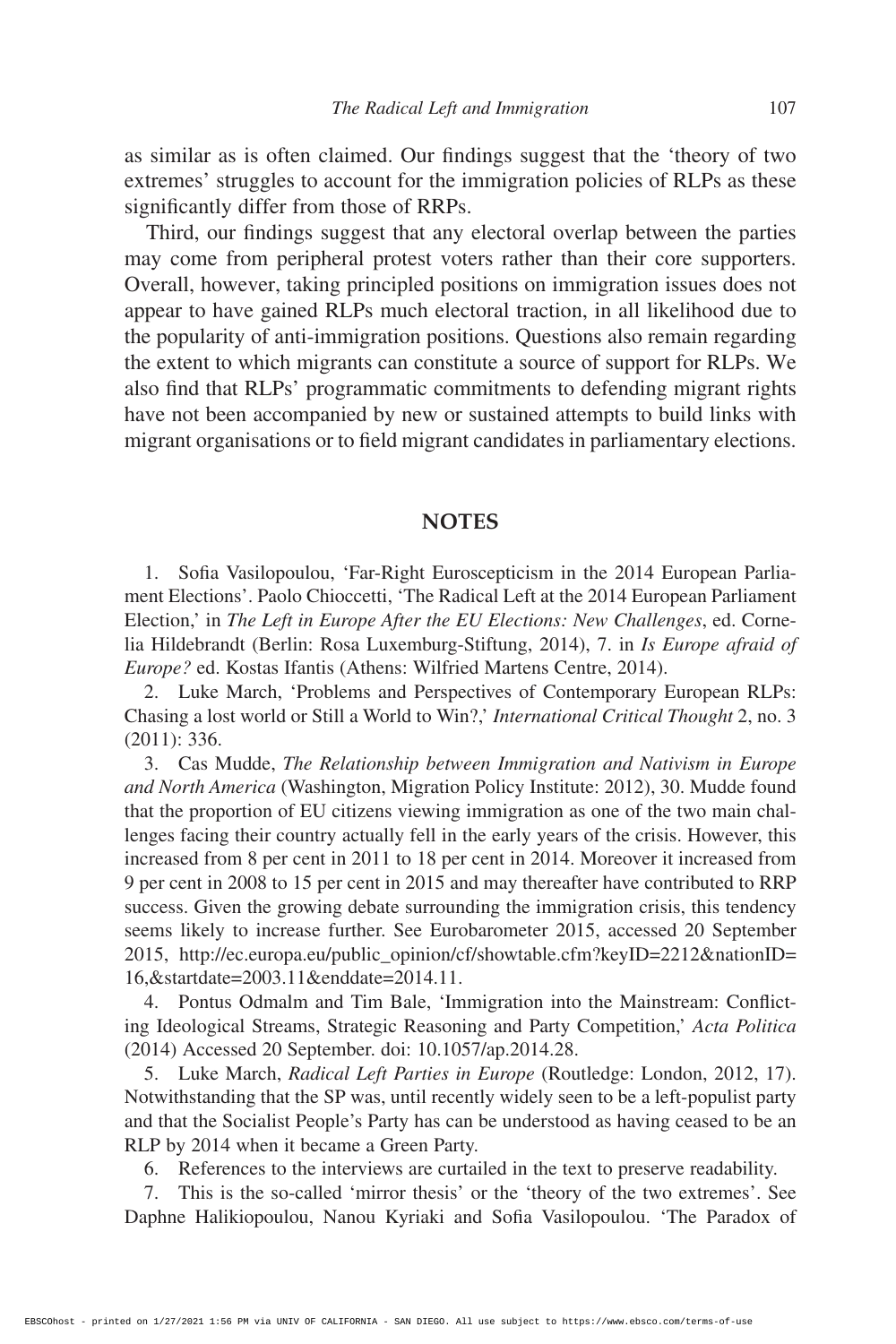Nationalism: The Common Denominator of Radical Right and Radical Left Euroscepticism,' *European Journal of Political Research* 51, no. 4 (2012): 504–39. Alistair Clark, Karin Bottom and Colin Copus, 'More similar than they'd like to admit? Ideology, Policy and Populism in the Trajectories of the British National Party and Respect,' *British Politics* 3, no. 4 (2008): 511–34. Also in online blogs Othon Anastasakis, 'The Far Right in Greece and the Theory of the Two Extremes,' Open Democracy, 31 May 2013, available at https://www.opendemocracy.net/othon-anastasakis/ far-right-in-greece-and-theory-of-two-extremes-0.

8. Joost van Spanje, 'Contagious Parties: Anti-Immigration Parties and Their Impact on Other Parties' Immigration Stances in Contemporary Western Europe,' *Party Politics* 16, no. 5 (2010): 570.

9. Tjitske Akkerman, 'Immigration Policy and Electoral Competition in Western Europe. A Fine-Grained Analysis of Party Positions over the Past Two Decades,' *Party Politics* 21 (2015): 60.

10. Ibid., 9.

11. Sonia Alonso and Sara Claro da Fonseca, 'Immigration, Left and Right', *Party Politics* 18, no. 5 (2012): 865–84.

12. Tim Bale et al., 'If You Can't Beat Them, Join Them? Explaining Social Democratic Responses to the Challenge from the Populist Radical Right in Western Europe,' *Political Studies* 5 (2010): 424.

13. Joost van Spanje, 'Contagious Parties', 576.

14. Kai Arzheimer, 'Working Class Parties 2.0? Competition between Centre Left and Extreme Right Parties,' in *Class Politics and the Radical Right*, ed. Jens Rydgren (London: Routledge: 2013), 77.

15. Tim Bale et al., 'If You Can't Beat Them, Join Them?', 423.

16. See David Bell and Byron Criddle, 'The Decline of the French Communist Party', *British Journal of Political Science* 19, no. 4 (1989): 515–36.

17. Left Party, 'Party Programme,' Published 5–8 January 2012, accessed 20 September 2015, http://www.vansterpartiet.se/material/partiprogram.

18. Left Party, *Partiprogram på lättläst svenska*: Stockholm, 2015. Available at http://www.vansterpartiet.se/assets/Partiprogrammet-lattlast-svenska.pdf, 25.

19. Syriza ΟΙ ΠΡΟΣΦΥΓΙΚΕΣ ΚΑΙ ΜΕΤΑΝΑΣΤΕΥΤΙΚΕΣ ΡΟΕΣ ΕΙΝΑΙ ΕΝΑ ΟΙΚΟΥΜΕΝΙΚΟ ΖΗΤΗΜΑ. Available at, http://www.syriza.gr/theseis/pros\_diavoulefsi\_metanasteytiko.pdf (Syriza: Athens, 2014), 2.

20. Ibid., 3.

21. SP, Nieuw Vertrouwen: Verkingsprogramma 2013–17 (SP: Amersfoort 2012) Available at, https://www.sp.nl/verkiezingen/2012/programma/gedeelde-toekomst, 13.

22. Kox interview.

23. SP, European Election Manifesto, 'No to this EU' (SP: 2014 Amersfoort), 9.

24. Inger Johansen, 'The Left and Radical Left in Denmark', in *From Revolution to Coalition, Radical Left Parties in Europe*, ed. Birgit Daiber, Cornelia Hildebrandt and Anna Striethorst (Berlin: Rosa Luxemburg Stiftung, 2012), 15.

25. SF, 'Plads Til Alle Der Vil', accessed 20 September 2015, http://sf.dk/det-vilvi/et-mangfoldigt-danmark/udlaendinge-og-integration. SF Copenhagen.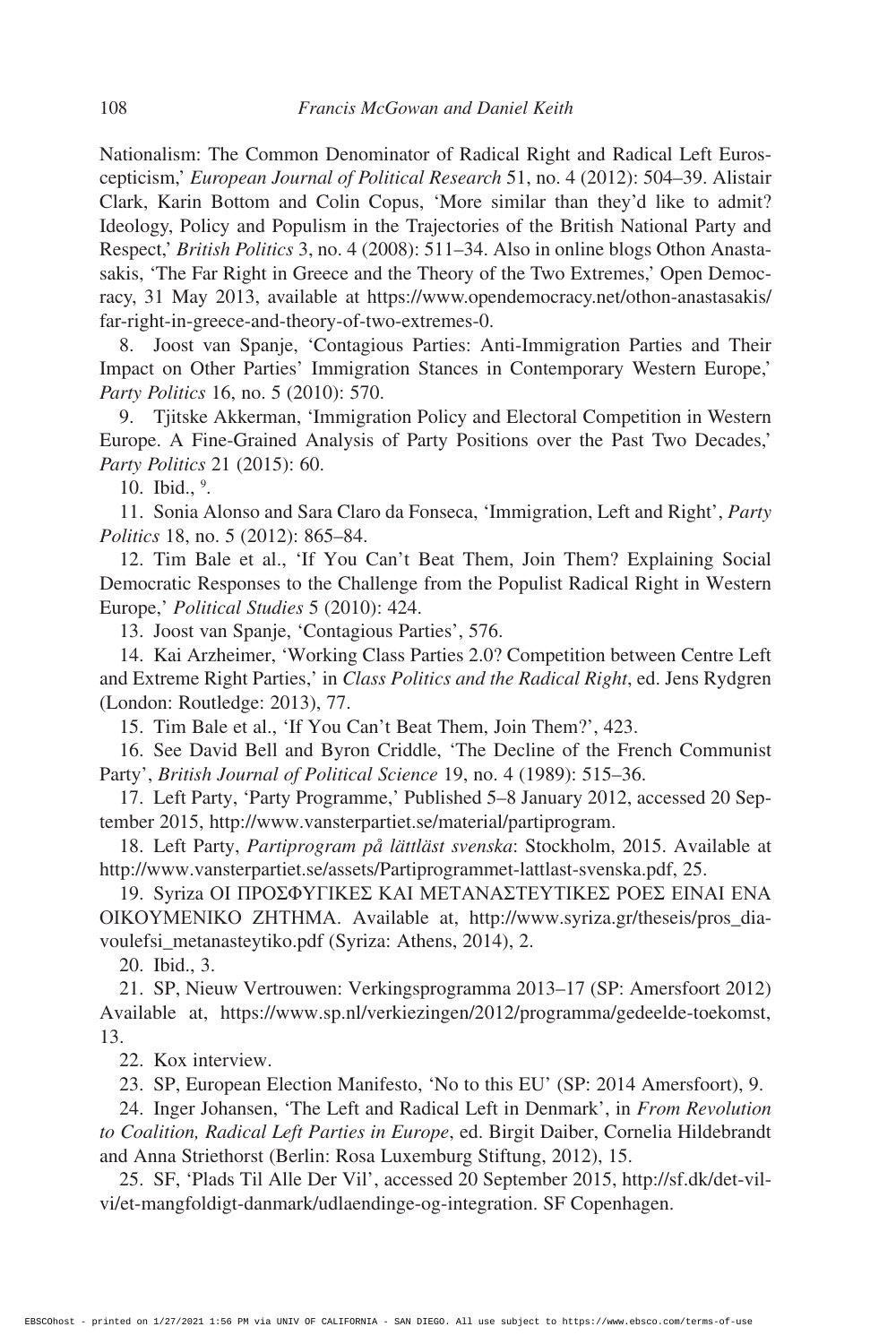26. RGA, 'Udlændingepolitik og statsborgerskab' Published online 29 October 2013, accessed 20 September 2015, http://enhedslisten.dk/artikel/ udlpercentC3percentA6ndingepolitik-og-statsborgerskab-71981.

27. Left Party, 'Handledning Flyktingmottagande' (Stockholm: Left Party, 2015), accessed 20 September 2015, http://www.vansterpartiet.se/assets/Handledning-flyktingmottagande1.pdf.

28. See Vasterpartiet, 'Förbättrat flyktingmottagande'. Stockholm, 2008. Available at, http://www.vansterpartiet.se/assets/frbttrat\_flyktingmottagande.pdf.

29. Syriza, 'ΟΙ ΠΡΟΣΦΥΓΙΚΕΣ', 4.

30. SP, 'No to this EU', 15.

31. SF, *Socialdemokraternes og SF's Forslag Til en Integrationsreform for Danmark*, SF, Copenhagen 2011, 6.

32. EL, 'Udlændingepolitik og statsborgerskab'.

33. Johansen, 'The Left and Radical Left in Denmark', 20.

34. EL, Sprgsmål og svar om flygtninge i Europa, accessed 20 September 2015, http://enhedslisten.dk/spoergsmaal-og-svar-om-flygtninge-i-europa.

35. Left Party, *Parliamentary motion 2013/14:A301.* Published online 3 October 2013, accessed 20 September 2015, http://www.riksdagen.se/sv/Dokument-Lagar/ Forslag/Motioner/Inkludering-och-antidiskrimine\_H102A301/?text=true.

36. Syriza 'ΟΙ ΠΡΟΣΦΥΓΙΚΕΣ', 8.

37. SP, 'Nieuw Vertrouwen: Verkingsprogramma 2013-17', 13.

38. Kox interview

39. SP, Nieuw Vertrouwen: Verkingsprogramma 2013-17, 13.

40. Kox interview.

41. SF, 'Integrationsreform for Danmark', 3.

42. Ibid., 6.

43. EL, 'Udlændingepolitik og statsborgerskab'.

44. Rohleder interview.

45. EL, 'Udlændingepolitik og statsborgerskab'.

46. See Sofia Vasilopoulou and Daphne Halikiopoulou, eds. *The Golden Dawn's*  'Nationalist Solution': Explaining the Rise of the Far Right in Greece (Basingstoke: Palgrave Macmillan, 2015).

47. See Syriza, *The Election Programme of Syriza for the Election 6 May 2012.* Syriza: Athens 2012.

48. Enevoldsen interview.

49. Copenhagen Post, 'Justice Ministry grants seven year old second chance at residency,' 9 January 2012, accessed 20 September 2015, http://cphpost.dk/news14/ immigration-denmark/justice-ministry-grants-seven-year-old-second-chance-at-residency.html. See also Johansen 'The Left and Radical Left in Denmark,' 16.

50. Thomas Larson, 'Heading towards a change of government in Denmark', EU Observer. 14. September 2011, accessed 20 September 2015, https://euobserver.com/ political/113620.

51. Speaking at the Rosa Luxemburg-Stiftung Conference in Berlin 8 July 2015.

52. Carl Dahlström, and Anders Sundell, 'A losing gamble. How mainstream parties facilitate anti-immigrant party success,' *Electoral Studies* (2012) 31: 353–363.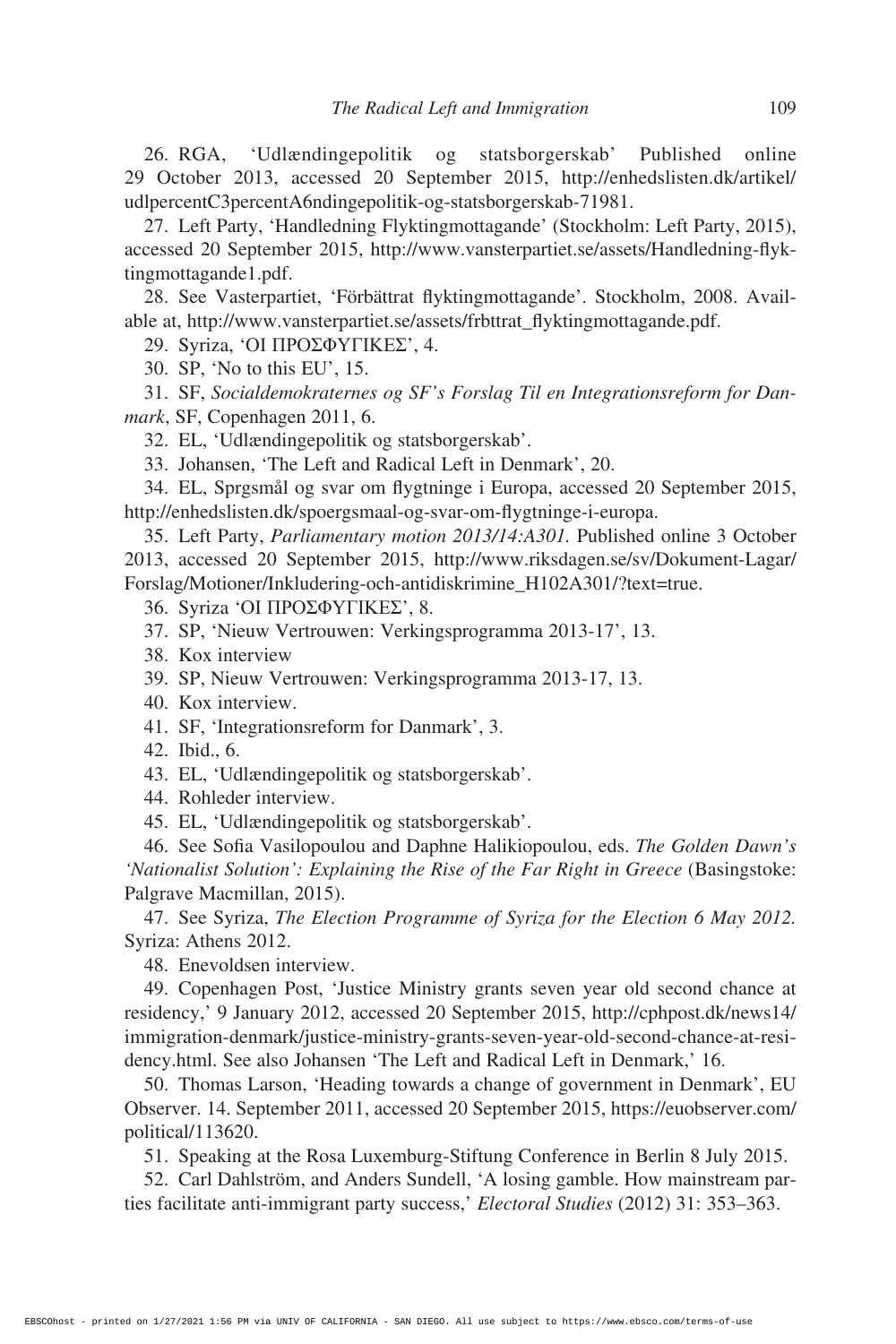53. Carl Dahlström and Peter Esaisson. *'*The Immigration Issue and Anti-Immigrant Party Success in Sweden 1970-2006: A Deviant Case Analysis', *Party Politics*  19 (2011): 343.

54. Barbara Steiner, 'The Swedish Left party', in *From Revolution to Coalition, RLPs in Europe*, ed. Birgit Daiber, Cornelia Hildebrandt and Anna Striethorst (Berlin: Rosa Luxemburg Stiftung, 2012), 67.

55. Thilo Janssen, *The Parties of the Left in Europe* (Berlin: Rosa Luxemburg Stiftung, 2014): 20.

56. Pernille Skipper, 'Tale: KRGAbenhavn er for alle,' 26 May 2013, accessed 20 September 2015, https://enhedslisten.dk/artikel/tale-kbenhavn-er-alle-71430.

57. Syriza (Founding Statement) 'Τι είναι και τι θέλει ο Συνασπισμός Ριζοσπαστικής Αριστεράς'. Published online July 2013, accessed 20 September 2015, http://www. syriza.gr/page/idrytikh-diakhryksh.html#.VfQCQbxViko.

58. Henning Süssner, 'Sweden', in *The Left in Government in Latin America and Europe*, ed. Birgit Daiber (Rosa Luxemburg-Stiftung: Brussels, 2010), 49.

59. Per Clausen, 'Ehl. opfordrer til at stRGAtte flygtninge under jorden,' Published 14 September 2009, accessed 20 September 2015, https://enhedslisten.dk/ artikel/ehl-opfordrer-til-sttte-flygtninge-under-jorden-11483.

60. The proportion of the population that is foreign born in these countries is as follows: Denmark 8.5 per cent, Netherlands 11.6 per cent, Sweden 16 per cent, Greece, 10 per cent. See OECD, 'Migration and Foreign Born Population,' 2015, accessed 1 March 2016, https://data.oecd.org/migration/foreign-born-population. htm. Also, Trading Economics, 'International Migration Data,' accessed 1 March 2016, http://www.tradingeconomics.com/greece/international-migrant-stock-percentof-population-wb-data.html.

61. Left Party, 'Strategy for the future of the Left Adopted by the Left Party's 39th Congress,' 5–8 January 2012 (Left party: Stockholm, 2012).

62. Gregory Mauzé, 'The Left and Migrants: How to think about Struggles in Common by Migrants, Non-migrants and Minorities?' 21 June 2013, accessed 1 March 2016, http://www.transform-network.net/cs/blog/blog-2013/news/detail/Blog/ the-left-and-migrants-how-to-think-about-struggles-in-common-by-migrants-nonmigrants-and-minoriti.html.

63. Anna Striethorst, *Members and Electorates of Left Parties in Europe* (Berlin: Rosa Luxemburg Stiftung: 2011).

64. Interview with SP immigration spokesperson Sharon Gestuizen.

65. For example debates between officials from RLPs and migrants at the Rosa Luxemburg-Stiftung Conference, 'The Left and Immigration' 29–30 May 2013, Brussels.

66. Tim Bale, 'Cinderella and Her Ugly Sisters: the Mainstream and Extreme Right in Europe's Bipolarising Party Systems,' *West European Politics* 26, no. 3 (2003): 71.

67. Johansen, 'The Left and Radical Left in Denmark', 22.

68. Luke March and Charlotte Rommerskirchen, 'Explaining Electoral Success and Failure,' in *Radical Left Parties in Europe*, ed. Luke March (Abingdon: Routledge: 2011), 192.

69. Luis Ramiro, 'Support for RLPs in Western Europe: Social Background, Ideology and Political Orientations,' *European Political Science Review* 5 (2014): 2.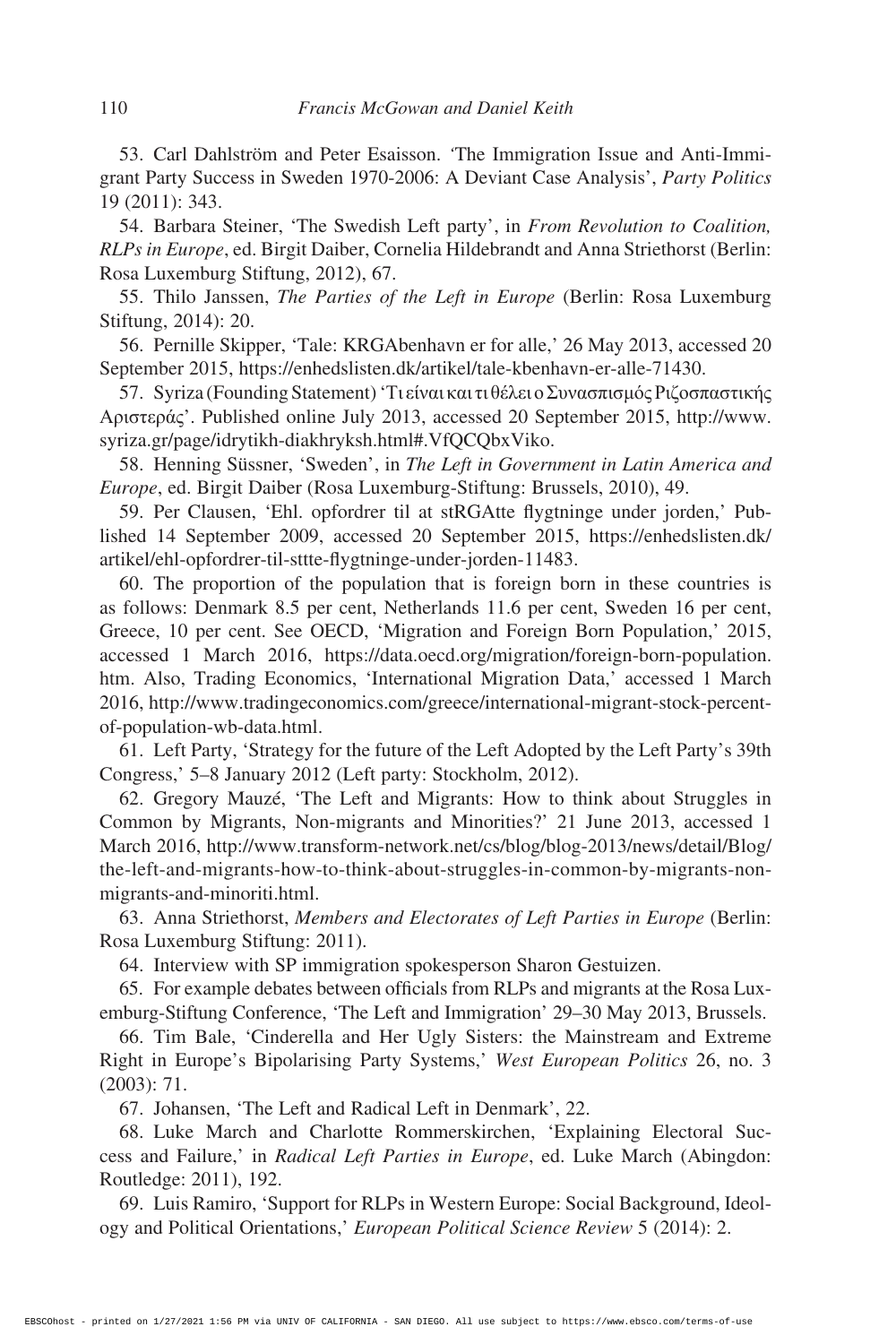70. Stijn van Kessel and Andre Krouwel, 'Fishing in the Same Pond? Comparing the Electorates of the Socialist Party and the Freedom Party in the Netherlands.' Paper for the Dutch-Flemish annual political science conference Politicologenetmaal, 31 May to 1 June 2012.

71. Simon Otjes and Tom Louwerse, 'Populists in Parliament: Comparing Left-Wing and Right-Wing Populism in the Netherlands,' *Political Studies* 63 (2015): 75.

72. Dahlström and Esaiasson, *'*The immigration issue'.

73. Tim Bale, 'Turning Round the Telescope: Centre-right Parties and Immigration and Integration Policy in Europe', *Journal of European Public Policy* 15, no. 3 (2008): 315–30.

74. Ramiro, 'Support for RLPs', 14.

75. We thank Louis Ramiro and Laura Morales for providing this recoded data from the European Election Study data. Currently there is no separate data available for the Danish and Greek RLPs.

76. Steiner, 'The Swedish Left Party', 70.

77. Julian Marioulas, 'The Greek Left', in *From Revolution to Coalition, Radical Left parties in Europe*, ed. Birgit Daiber, Cornelia Hildebrandt and Anna Striethorst (Berlin: Rosa Luxemburg Stiftung 2012), 295.

78. Interview Tiny Kox, SP Senate Group Leader.

79. Inger Johansen, 'The Danish People's Party – A success story' Situation on the Left,' in *Europe after the EU Elections*, ed. Cornelia Hildebrant (Rosa Luxemburg Foundation: Berlin, 2014), 100.

80. Karen Bird, Thomas Saalfeld and Andreas Wust, eds. *The Political Representation of Immigrants and Minorities: Voters, Parties and Parliaments in Liberal Democracies* (London: Routledge, 2010).

81. Clemens Wirries, 'A party for the "Simple People" The Socialist Party of the Netherlands', in *From Revolution to Coalition, RLPs in Europe*, ed. Birgit Daiber, Cornelia Hildebrandt and Anna Striethorst (Berlin: Rosa Luxemburg Stiftung, 2012), 144.

82. Bird, Saalfeld and Wust, *The Political Representation of Immigrants and Minorities.*

83. Paul Mason, 'Trying to understand Syriza' 14 May 2012, accessed 20 September 2015, http://www.bbc.co.uk/news/world-europe-18056677.

84. Wirries, 'A Party for the "Simple People,"' 158.

85. Johannes Bergh and Tor Bjrgarklund, 'The Revival of Group Voting: Explaining the Voting Preferences of Immigrants in Norway,' *Political Studies* 59 (2011): 308–27.

86. Syriza has taken a 'populist turn': see Giorgos Katsembekis, 'The Rise of the Greek Radical Left to Power: Notes on Syriza's Discourse and Strategy', *Linea Sur* 9 (2015): 159. However, we also see that some RLPs such as the SP have engaged less in populist appeals since the beginning of the international economic crisis: see Stijn van Kessel, 'Dutch Populism During the Crisis', in *European Populism in the Shadow of the Great Recession*, ed. Hanspeter Kriesi and Takis S. Pappas (Colchester: ECPR, 2015), 109.